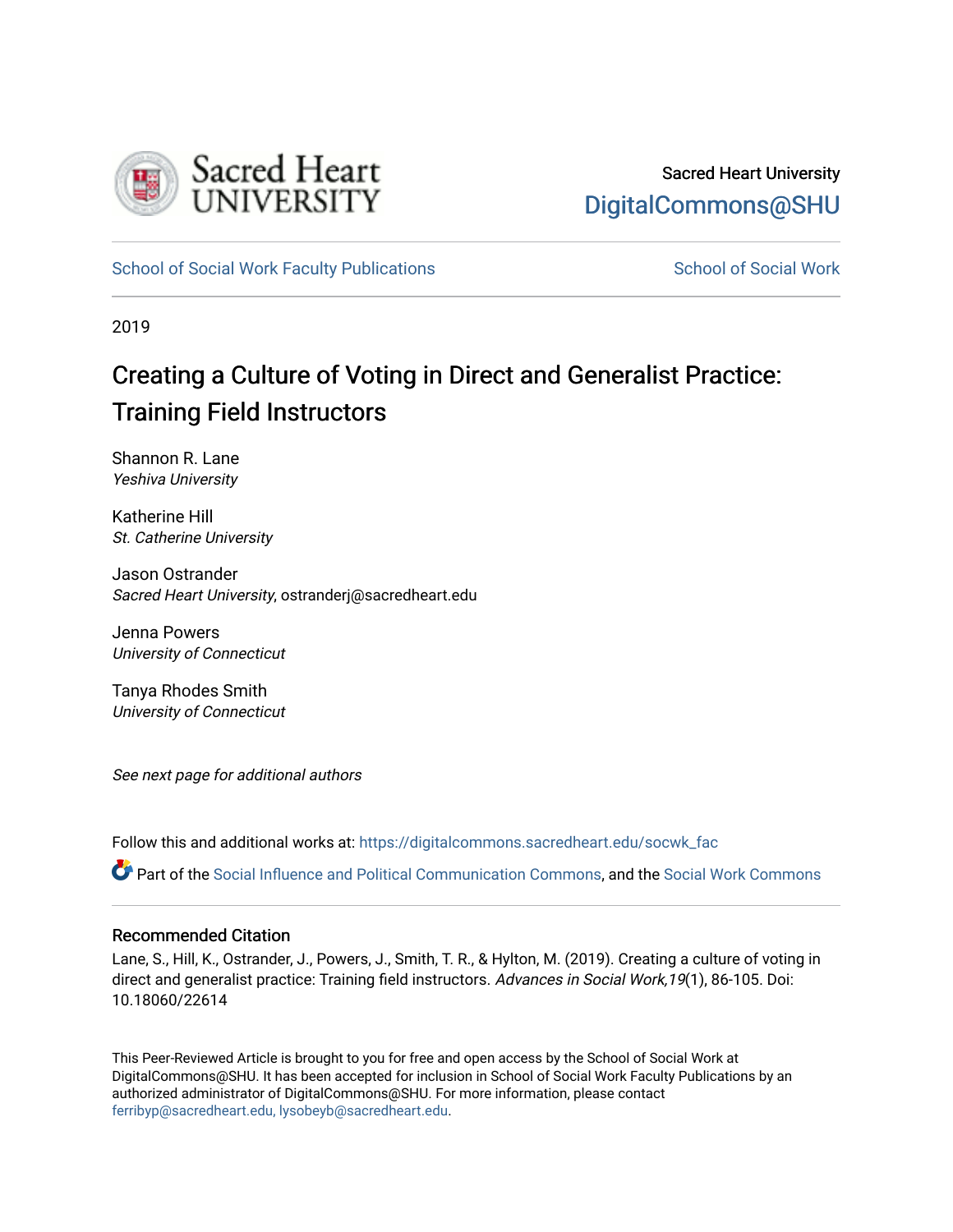## Authors

Shannon R. Lane, Katherine Hill, Jason Ostrander, Jenna Powers, Tanya Rhodes Smith, and Mary E. Hylton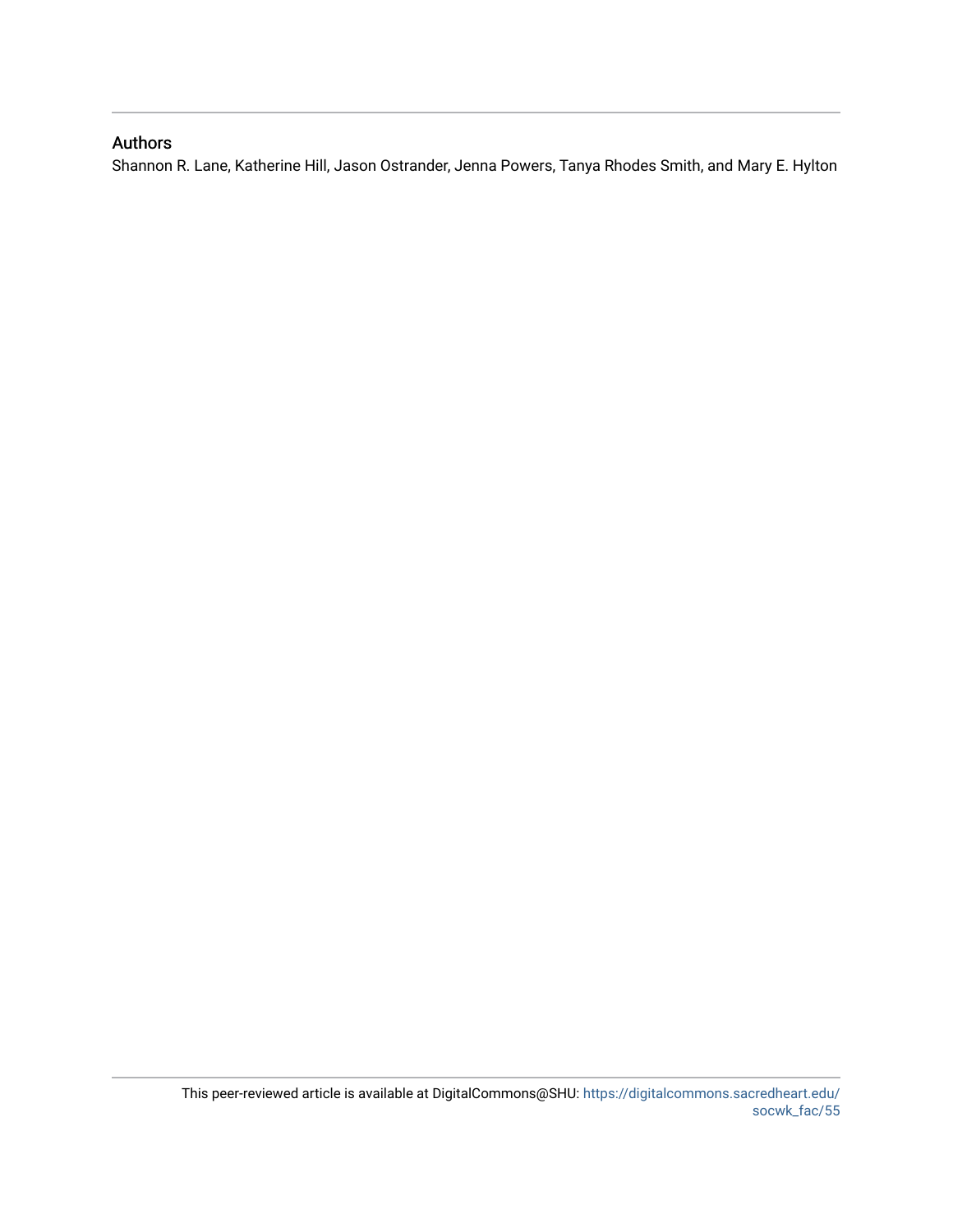## **Creating a Culture of Voting in Direct and Generalist Practice: Training Field Instructors**

**Shannon Lane Katharine Hill Jason Ostrander Jenna Powers Tanya Rhodes Smith Mary Hylton**

*Abstract: Social workers have an ethical responsibility to be engaged in policy change, regardless of their practice area or specialization. Voter engagement and the importance of political power through voting is often overlooked in the literature as a valid and important component of social work practice. Creating a culture of nonpartisan voter engagement in practice settings can help empower individuals who have been historically and intentionally disenfranchised from our electoral system. Training for field instructors, faculty, and field staff is a key aspect of voter engagement in social work education. Unfortunately, social work education is unlikely to include substantive content on voter engagement or its connection to social work practice and impact. This article presents one component of a model for integrating voter engagement into social work education: the provision of training for field instructors on nonpartisan voter engagement at two universities over two years. Evaluation findings suggest that pre-existing levels of political efficacy affect the reaction of field instructors to nonpartisan voter engagement training. Furthermore, findings indicate that field instructors who receive voter engagement training are more likely to serve as resources for their students and to consider voter engagement as part of their own practice. We offer evidence on the important role field educators can play in the success of the larger national effort to integrate voter engagement in social work education. Increasing awareness of what social workers, nonprofit, and public agencies are allowed--or even required--to do is a critical first step.*

*Keywords: Voter engagement, field education, empowerment, political social work, political engagement*

The act of voting has the potential to benefit individuals and their communities, change public policy, and address issues of social justice and human rights. Political action to achieve social justice, including voting, is addressed in the National Association of Social Workers (NASW) Code of Ethics, the Council on Social Work Education (CSWE) Educational Policy and Accreditation Standards, and is promoted by social work's professional organizations (CSWE, 2015; NASW, 2017). Political advocacy is also part of the profession's original foundation and has become increasingly appreciated throughout

Copyright © 2019 Authors, Vol. 19 No. 1 (Spring 2019), 86-105, DOI: 10.18060/22614  $|$  (cc) BY **This work is licensed under [a Creative Commons Attribution 4.0 International License.](https://creativecommons.org/licenses/by/4.0/)**

Shannon Lane, PhD was an Associate Professor at Sacred Heart University and is now an Associate Professor at Wurzweiler School of Social Work, Katharine M. Hill, PhD, is an Associate Professor at the University of St. Thomas. Jason Ostrander, PhD is an Assistant Professor at Sacred Heart University. Jenna Powers, MSW, is a doctoral student at the University of Connecticut. Tanya Rhodes Smith, MSW, is the Director of the Nancy A. Humphreys Institute for Political Social Work at the University of Connecticut. Mary Hylton, PhD is an Associate Professor at the University of Nevada-Reno.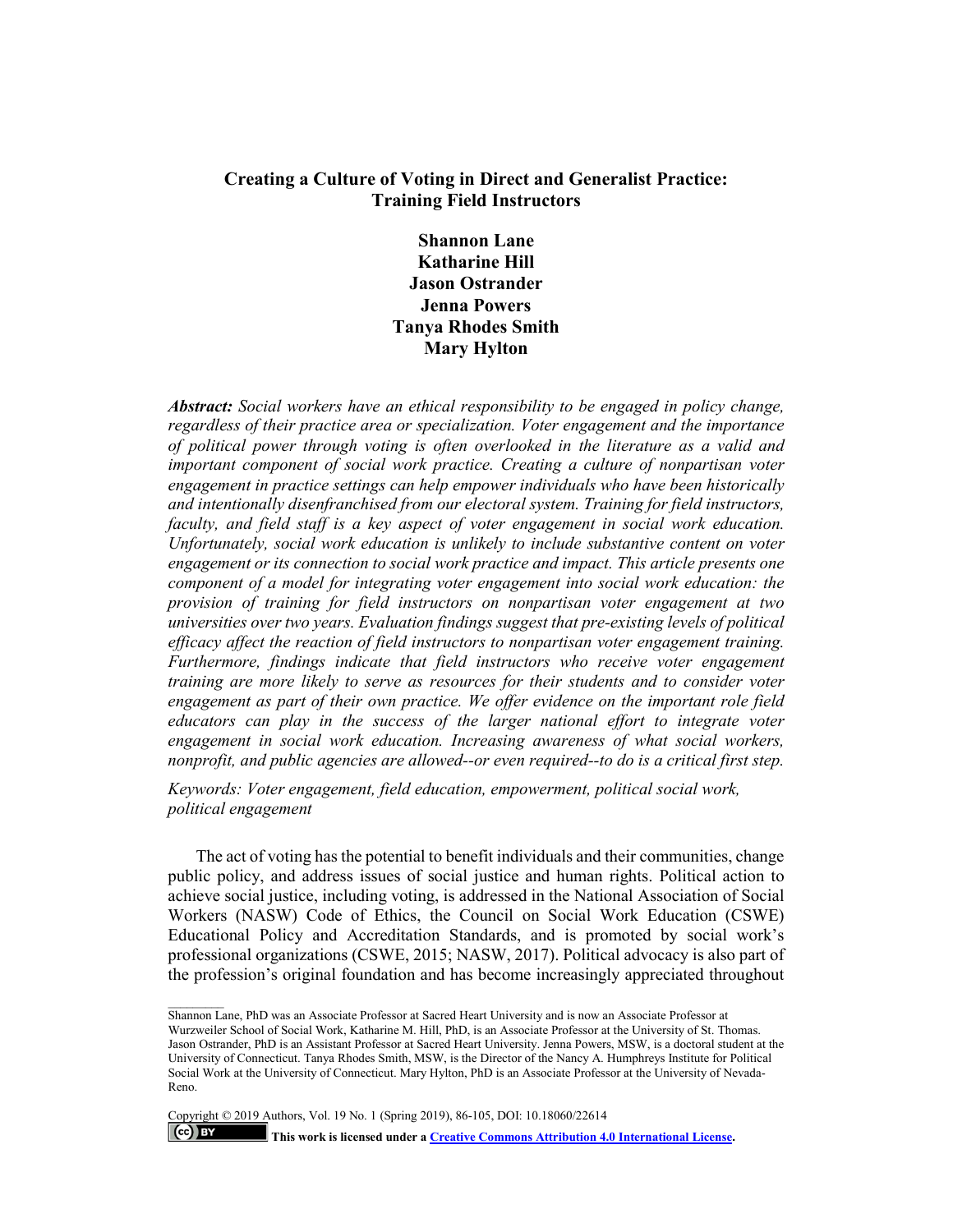social work's history (Mahaffey & Hanks, 1982/1993). Yet social workers, even while voting at relatively high rates themselves, are likely to see voter engagement as either macro social work or outside of social work practice (Ritter, 2008).

Social workers can engage in the voting process in a variety of ways (Lane & Pritzker, 2018). The most basic involvement is to engage civically by voting; encouraging others to vote; and staying engaged and educated about policy, candidates, and the election process. The next level of involvement includes more active engagement of others, who could include colleagues, client groups, and community members. This level includes assisting others with voter registration; education about the process of when, where, and how to vote; and sharing information about candidates and the issues. These steps can be partisan or nonpartisan depending on the social worker's role and employment. A social worker who is employed by a political candidate's campaign will do partisan voter engagement, while a social worker in a nonprofit setting can do nonpartisan voter engagement. The final level of voter engagement for social workers includes leadership in voter engagement, ranging from running voter engagement drives or voter education events, working as an election official, training and mentoring others in voter engagement, and engaging with the media about related issues.

Increased levels of voting by clients and communities served by social workers could have a significant impact on the outcome of elections (Lane, Humphreys, Graham, Matthews, & Moriarty, 2007). Building political power of oppressed clients and communities is a key component of taking an empowerment approach in social work practice (Postle & Beresford, 2007), as it explicitly recognizes clients as "members of the community with certain rights and obligations" (Davis, 2010, p. 245) rather than as passive recipients of services. Voting addresses key empowerment concepts such as inclusion, mastery and control over key issues, self and community advocacy, and representation in the power structure (Davis, 2010; Gutierrez, 1999). Treating social work clients as full members of society recognizes their essential humanity and importance in the creation of a functioning democratic society. Recognizing clients as the "experts in their own lives", Postle and Beresford (2007) argue for connecting social work values of client empowerment and self-advocacy and recognizing the political power of clients and the need to create pathways to democratic and political participation (p. 146). The NASW Code of Ethics (2017) explicitly calls for social workers to empower clients. Integrating voter engagement into our practice is an effective, professional, and legal way to meet this ethical mandate.

The social work profession is well-positioned to engage oppressed and underrepresented communities in voting, but social workers do not always seize these opportunities. Studies show that many social workers still wrongly believe voter mobilization is partisan, illegal or unimportant (Rocha, Poe, & Thomas, 2010; Rome, Hoechstetter, & Wolf-Branigin, 2010). In social work practice political power remains an overlooked indicator of self-actualization and community health (Klar & Kasser, 2009)*.* Social workers can create alliances with clients to create change. Indeed, fostering political engagement is "a crucial part of the social workers' role, consistent with building capacity within groups of people using services and thus enabling them to work autonomously" (Postle & Beresford, 2007, p. 153). Social workers can help to address barriers to voting,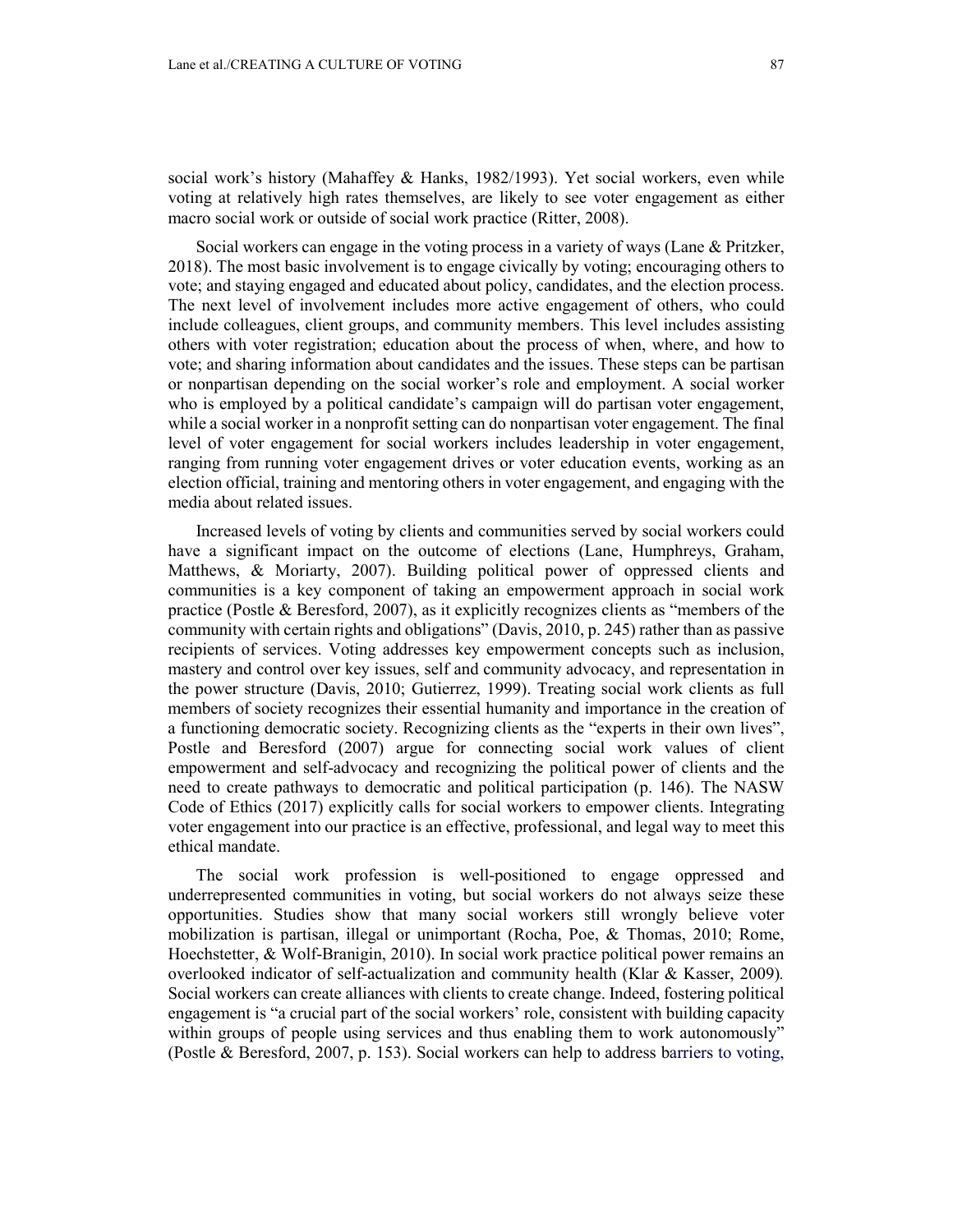which include confusing registration processes and deadlines; lack of transportation; not knowing where, when or how to vote; long lines; little to no information about who is on the ballot; and a feeling that one's vote does not really matter (Piven & Cloward, 2000). Many people are disengaged and disconnected from voting; nearly 40% of nonvoters state they do not like the candidates, the issues, or believe their vote does not matter (Frint, 2018; López & Flores, 2016). Research suggests successful, ongoing engagement around voter registration, voter education, and encouragement to vote can increase social dialogue around voting and support voting as a social norm (Nonprofit VOTE, 2013). This is similar to findings that nonpartisan door-knocking campaigns to encourage people to vote are effective because of the social interaction between the volunteer and potential voter (Bedolla & Michelson, 2012). When nonvoters engage in dialogue about voting in general, not related to a particular campaign, it can influence their perceptions and increase their interest in voting (Rolfe, 2012; Sandler, 2017).

This article describes the implementation of a model of nonpartisan voter engagement within schools of social work. Leveraging the strength of social work's signature pedagogy of field education (CSWE, 2015; Wayne, Bogo, & Raskin, 2010) to reach students, field instructors, and educators, this model posits that training agency-based field instructors on, and working with these instructors to identify barriers to voter engagement, is pivotal to establishing a culture of voting.

## **Literature Review**

A direct relationship exists between voting, power, resource allocation, and community well-being. Voting benefits individuals and their communities, including higher levels of civic participation, stronger relationships, and better outcomes for the individual voters themselves, in areas like health, social connections, mental health, and overall well-being (Avery, 2015; Blakely, Kennedy, & Ichiro, 2001; Griffin & Newman, 2005; Klar & Kasser, 2009; Martin, 2003). Voting influences political decision-making (Avery, 2015; Griffin & Newman, 2005), overall community health (Blakely et al., 2001; Martin, 2003), and overall health and well-being on an individual level (Klar & Kasser, 2009; Sanders, 2001). Studies show that elected officials award more attention and more resources to communities that vote in higher numbers (Martin, 2003; Martin & Claibourn, 2013). Thus, the advantages of engaging voters extend beyond partisan concerns of specific political offices into individual and community well-being, which are directly related to social work's values, professional mandate, mission, and impact.

Disadvantaged and oppressed groups served by social work face obstacles in voting (Rolfe, 2012) and their lack of political participation harms both their lives and our democracy. Many individuals and communities do not vote regularly. There are many reasons that individuals and communities may not participate in voting. In many states, there are both official and unofficial restrictions that lead to voter disengagement and voter suppression (McElwee, 2015). Low-income communities, people of color, and young voters are disproportionately affected by structural barriers (McElwee, 2015; Rolfe, 2012). These structural barriers include the disenfranchisement of people who have been convicted of felonies (The Sentencing Project, 2016), registration deadlines, requiring photo identification, and closing or relocating polling places in certain districts (Brennan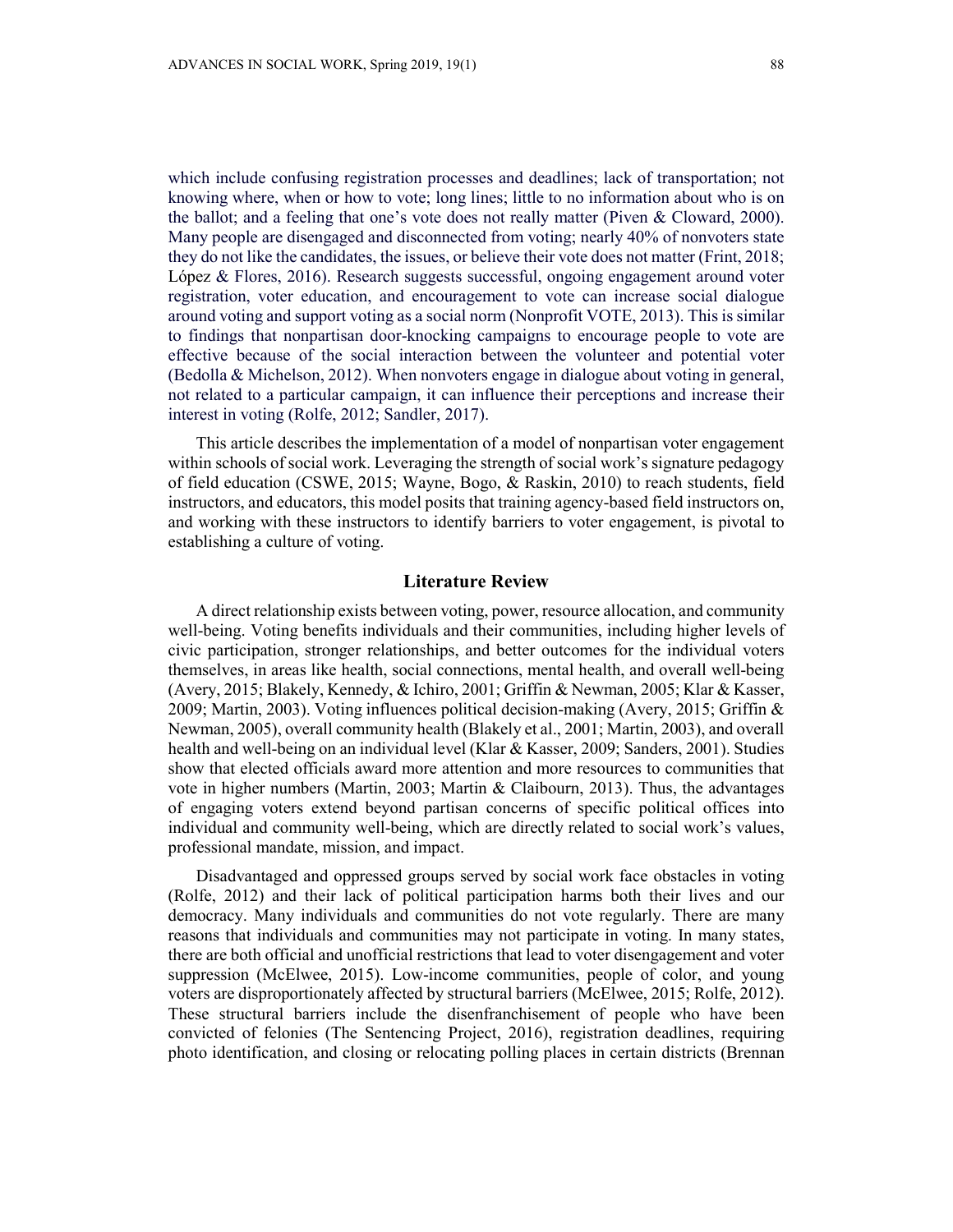Center for Justice, 2018; McElwee, 2015, Rolfe, 2012). Low voter participation, particularly by members of oppressed communities, reduces the likelihood of responsive governmental solutions to problems that are prevalent in these communities (Bartels, 2008; Frasure & Williams, 2009; Verba, Schlozman, Brady, & Nie, 1993).

In 2017, one qualitative study asked community college students who received meanstested government assistance about their approach to voting, both in terms of internal decision-making and structural factors (Sandler, 2017). In this study, a subset of respondents were very strategic about their approaches to voting and were aware of the relationship between electoral politics and government assistance. Interestingly, this includes people who chose not to vote because of their knowledge of political structures. Other members of the sample, both those who voted and those who did not, were less aware of the structural connections. This study suggests that multiple intervention strategies and tactics are needed to encourage voting among this group who are very affected by policy decisions (Sandler, 2017). More research is necessary to develop the connection between the experiences of those who receive government assistance and the political process.

## **Voter Engagement and Social Work Practice**

Social workers have a long history of registering clients to vote beginning with the women's suffrage in the mid-19th century, the civil rights movement in the 1960s, and continuing with the work of Human SERVE in the 1980s (Piven & Cloward, 1988, 2000). Piven and Cloward founded the Human SERVE (Service Employees Registration and Voter Education) Project (Piven, 2011). The project mobilized social workers and successfully campaigned for the passage of the National Voter Registration Act (NVRA) of 1993, commonly referred to as the "motor voter" law. To this day, the NVRA enables public agencies (including social service agencies) to help clients register to vote (Piven, 2011). In the present day, the National Social Work Voter Mobilization Campaign is a national collaborative effort intended to train social work practitioners, students, and educators in voter engagement for the 2018 elections and beyond (Voting is Social Work, n.d.).

However, despite the documented need and historical roots, many social workers are not politically active within their professional roles. One reason for this may be due to popular misconceptions about what activities are acceptable within the structure of public and non-profit agencies. Many social workers believe that they are not allowed to engage in voter engagement within their organizations (Hardina, 2013; Lane et al., 2007; Rocha et al., 2010). Contrary to these common misperceptions, most agencies that employ social workers are allowed to engage clients in the voting process, and some are legally required to do so. For example, the 1998 Reauthorization of the Higher Education Act of 1965 has required institutions of higher education such as colleges and universities to conduct voter registration activities in years where there are federal or gubernatorial elections (American Association of Collegiate Registrars and Admissions Officers, n.d.). The National Voter Registration Act mandates that all state agencies which administer driver's licenses, welfare assistance (now Temporary Assistance to Needy Families), food stamps (now Supplemental Nutrition Assistance Program), Medicaid, and disability benefits offer assistance in registering to vote (Piven & Cloward, 2000). Additionally, nonpartisan voter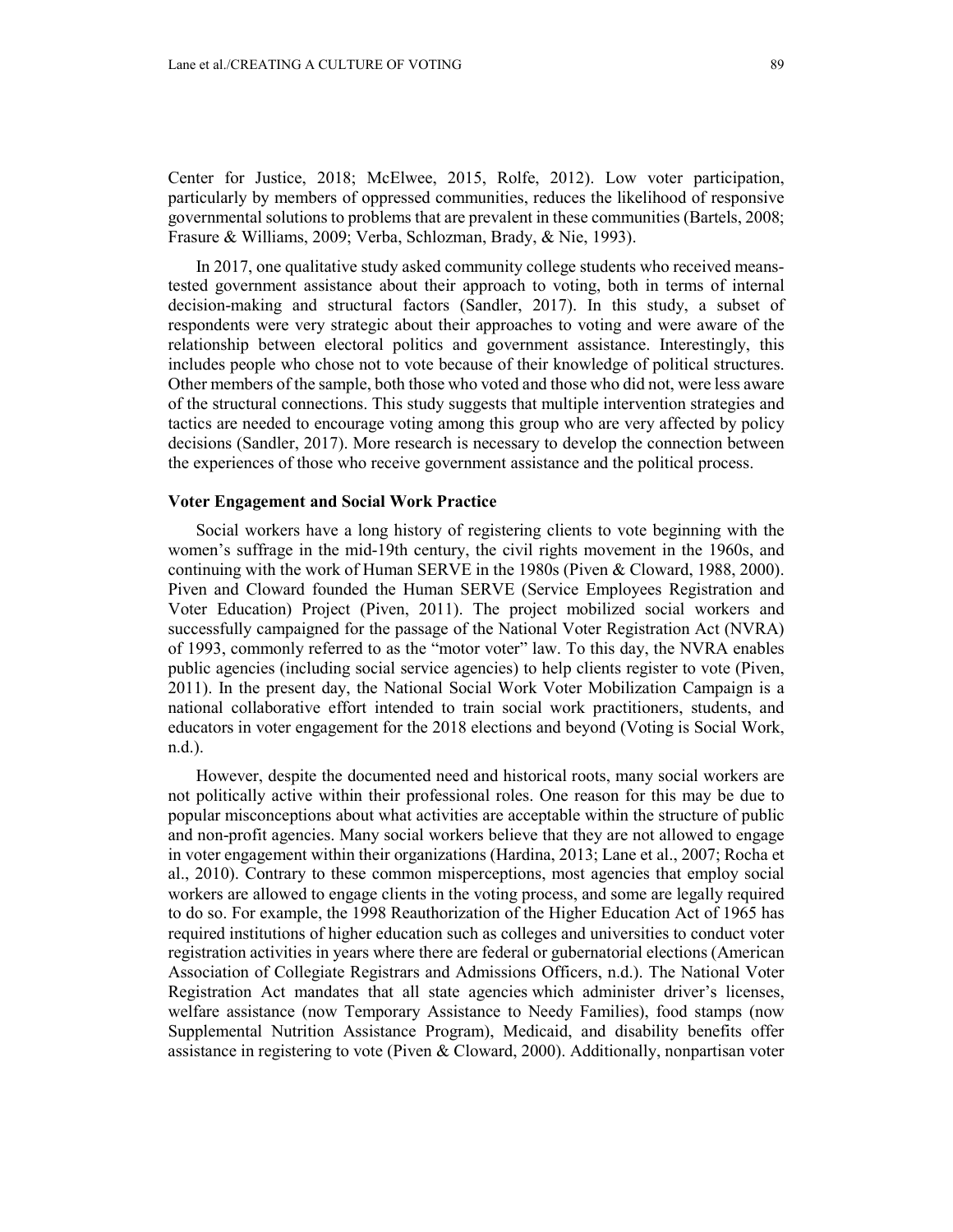engagement, education, and outreach, which stays away from support of individual candidates or political parties, is permitted in nonprofit organizations (Nonprofit VOTE, 2017).

## **Voter Engagement and Social Work Education**

Most social workers are not provided substantive opportunities to increase their knowledge or experience of voting or other political activities while they are in social work schools, field settings, or in professional development training or continuing education activities once they enter practice. Consequently, the connections between these political activities and the social work profession are generally not learned. Past studies (Ritter, 2008; Rome & Hoechsetter, 2010) found that over half of licensed social workers are only minimally involved or not involved at all in political activities, including voting. Pritzker and Burwell (2016) found that voter registration efforts are included in fewer than half of all accredited social work programs. An increase in civic engagement in social work education is necessary in order to continue the social work profession's ethical commitment to creating and implementing just and inclusive social policies (Hylton, 2015; McCabe, Hylton, Kooreman, Mellinger, & Day, 2017).

Given that voting behaviors are largely habitual (Miller & Shanks, 1996) and developmental (Plutzer, 2002), strengthening participation habits early is important. Pritzker, Springer, and McBride (2015) suggest that both classroom-based and communitybased opportunities for political engagement and civic involvement in college are effective in laying the foundation for adults' ongoing engagement. Furthermore, a deeper understanding of specific "regulatory and legislative processes" (McCabe et al., 2017, p. 91) may be even more critical for social workers than the general public, given the expectation of competency in policy practice set forth by CSWE (CSWE, 2015). Several studies have indicated that professional social workers feel that they did not receive adequate opportunities for developing political advocacy skills during their Master of Social Work (MSW) programs (Hill, Donaldson, Fogel, Erickson, & Ferguson, 2017; Ostrander, 2016; Ritter, 2008; Rome & Hoeschetter, 2010). Integrating voter engagement activities into social work education can be an opportunity for students to practice political advocacy that is nonpartisan and impactful, while also building on and using their core social work practice skills (Hylton, Rhodes Smith, Powers, Ostrander, & Lane, 2018).

Field education is a critical component of social work education with long-term impacts on future social workers' preferences, competencies, and understandings of social work practice (Deal, Hopkins, Fisher, & Hartin, 2007; Mizrahi & Dodd, 2013; Wayne et al., 2010). Field settings provide students with hands-on learning, access to social work role models, and mentorship that they may carry throughout their practice. In addition, direct-service agencies are particularly effective in engaging underrepresented communities and individuals to participate directly with electoral processes (LeRoux & Krawczyk, 2012; Nonprofit VOTE, 2017). Unfortunately, little political or policy content is present in most social work students' field placements (Pritzker & Lane, 2014). Further, much of the emphasis on voter engagement is on the rules and process of registering people to vote versus how it connects to social work's organizations, missions, or impacts.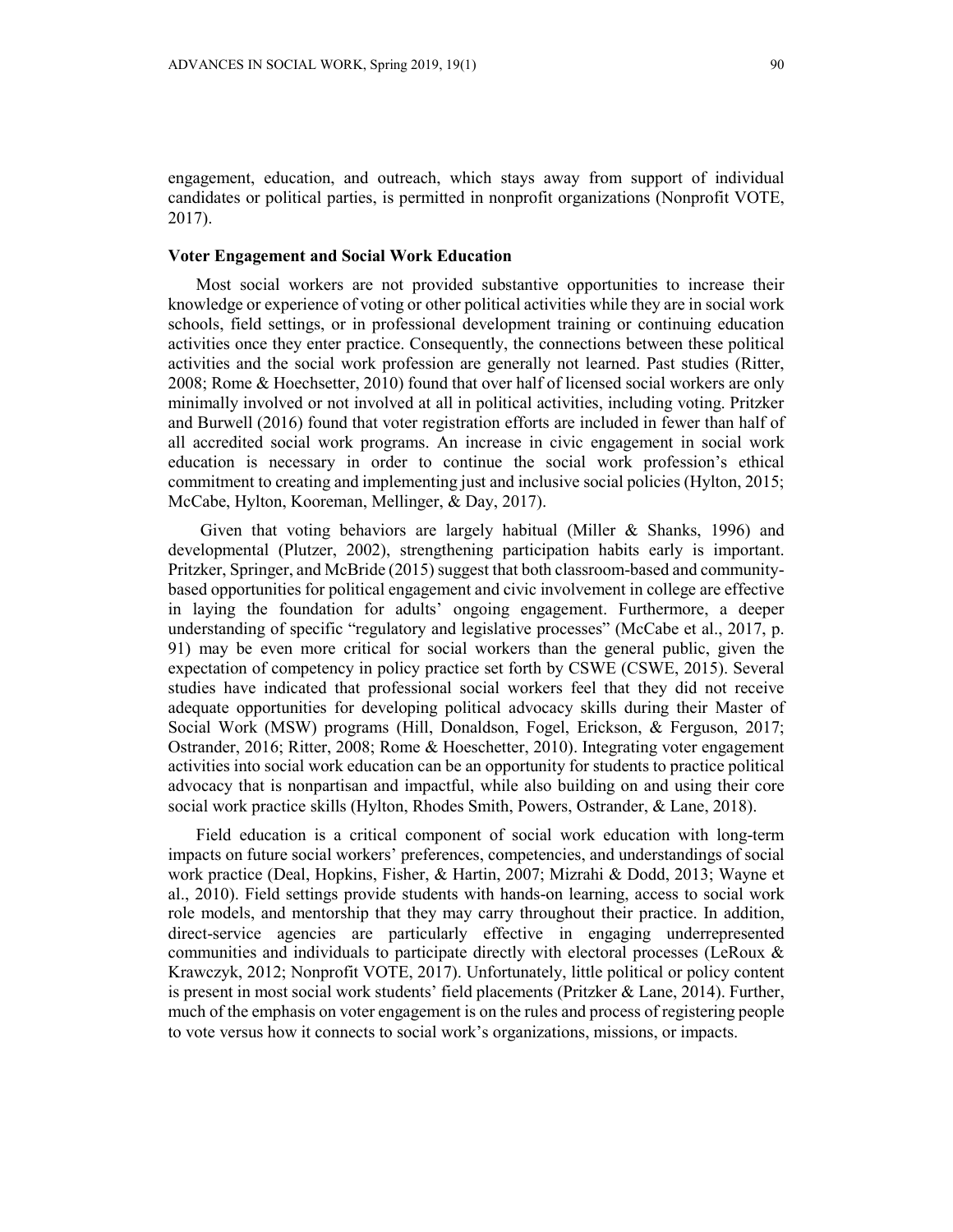Lane and colleagues (2007) examined agency-based voter registration programs through their review of MSW students' voter registration projects within their field placements. Evaluation of this project found that "sustaining momentum, supplying userfriendly information, and providing open lines of communication for assistance" (Lane et al., 2007, p. 85) are all critical components to successful implementation of a voter registration project in a field setting. Challenges to implementing voter engagement projects within a field setting included the short timelines between the beginning of field placements and voter registration deadlines, competing demands in field placements, and client ineligibility to vote (Lane et al., 2007). Findings also indicated that voter registration work in agencies should be an ongoing activity, rather than something done only once or only immediately preceding an election. Finally, participants of this study recommended training on voter engagement for both students and field instructors (Lane et al., 2007).

#### **Voter Engagement Model**

Given that field education is social work education's signature pedagogy (Wayne et al., 2010), the current project is centered in field education at two public universities' schools of social work. In both schools, voter engagement training is integrated into courses (policy or macro practice) which are required of all students. BSW (Bachelor of Social Work) and/or MSW students are provided training on the importance of voting to community outcomes, human rights, anti-oppression work, empowerment practice, and social work's impact. Students are also provided tools and resources on basic civics, the voting rules in their state, and how to integrate nonpartisan voter engagement into social service delivery and social work practice. To reinforce these concepts and build students' efficacy, they are asked to complete a required assignment in field. This training model is designed to provide students and practitioners with a foundation of the importance of voting, an understanding of the barriers to being an informed and consistent voter, and the knowledge needed to create a culture of voting in all practice settings. The objective of the model is for field instructors to expand their knowledge of voter engagement and support student-driven change within their field placements related to the activities outlined in the students' assignments.

Although the training module was developed jointly by faculty at both sites, there are a few key differences in its implementation. All students are asked to develop a plan for their field agency, which suggests all the ways in which their agency could support clients, staff, and communities to vote. It is an exercise that addresses micro, mezzo, and macro touchpoints and interventions. At one school, the assignment is simply a planning exercise (as they are not required to implement their plans), and students are asked to discuss the training and their plan with their field supervisor (the individual employed by the agency who supervises the student at the field site). These students also write a reflection paper on the significance of voting to social work practice, the intersection between voter engagement and communities of color, and a policy they would change to make voting easier. Students at the second school are required to implement their plans within their field placements. After implementation, students submit final papers in which they reflect on the successes, barriers, and learning outcomes of their voter engagement projects. In order to clarify this project for field supervisors and to address any questions or concerns they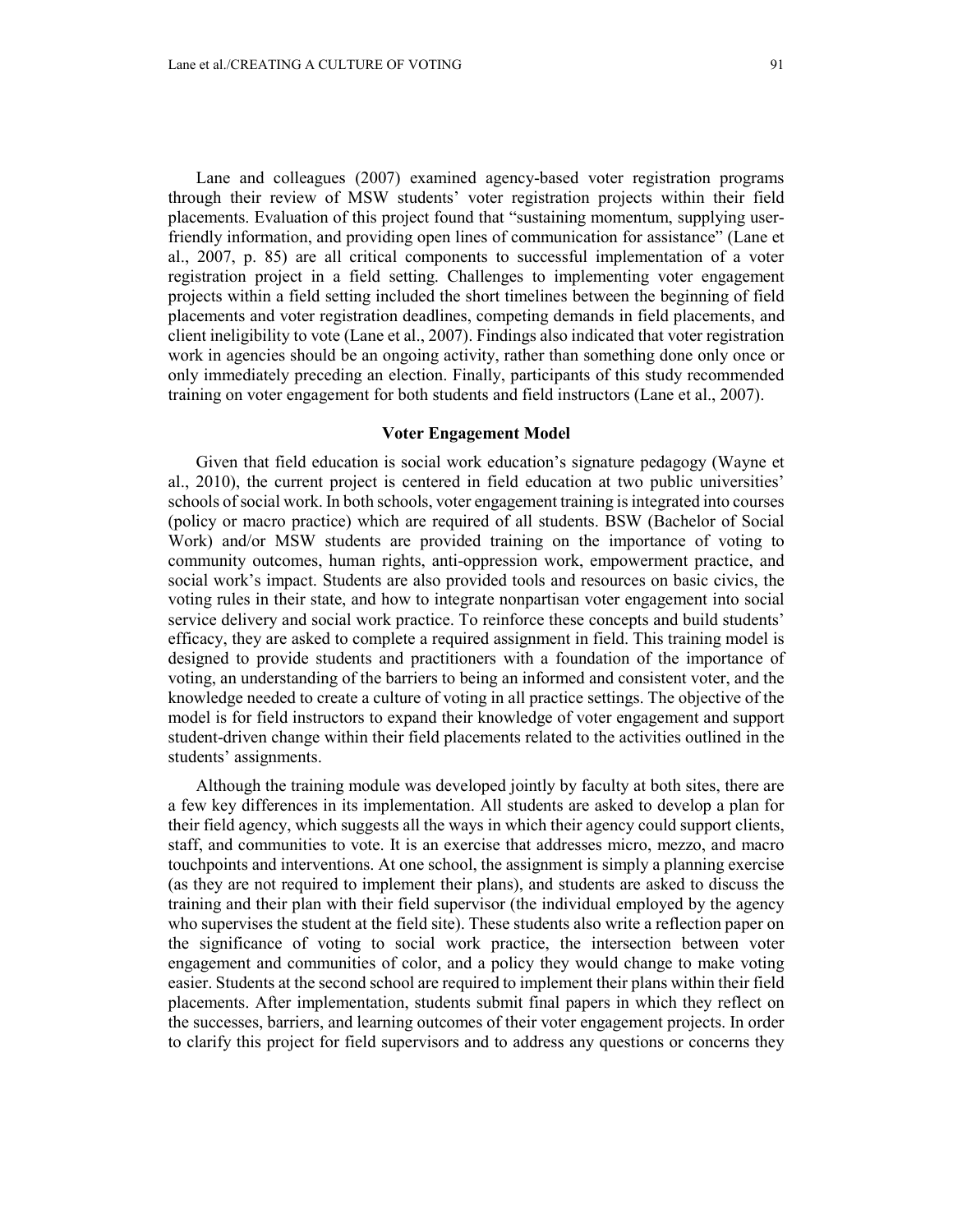may have, a shortened version of the student training is given to all new field supervisors at one site during the required orientation course. This additional training was not required at the second site. Students at both schools are given a letter to bring to supervision, which provides their field instructors with background information on the training, objectives, and assignment.

This voter engagement model has been implemented and evaluated since 2015 at the two schools of social work, reaching about 250 students annually, and 75 new field supervisors in total. Preliminary evaluation findings from students indicate that students are more likely to recognize the importance of voter engagement to social work practice and gain valuable knowledge about best practices for implementing voter engagement in their practice after their participation in this training model (e. g. Hill, Lane, Powers, & Smith, 2019). This paper examines the evaluation data provided by field instructors on the impact, implementation, and efficacy of these student projects.

## **Research Questions**

Initial data from 2015, the first year of implementation, illuminated that field instructors can serve as key support for students or as substantial barriers for implementation. Lack of support from agencies also emerged as a significant barrier for 44% of students at one university and 25% at the other (Lane et al., 2016). Training for field supervisors is a key aspect of this voter engagement model because the research discussed above, along with our professional experiences, suggests practitioners' social work education was unlikely to include voter engagement content. Based on this information and evaluation results from students after the first year of implementation, increased effort was made to include field instructors, faculty, and field office staff as important stakeholders in the voter engagement model. Specifically, a shortened (45-60 minutes) version of the training presented to students was added to the annual field instructor seminar training (required of all new field supervisors) beginning in the second and third year of implementation (2016 and 2017).

Similar to the student training, the objective of this field instructor training is for participants to connect voting and voter turnout to all social work practice and its overall impact. This includes voting as a social determinant of health; a basic human right; a central component to social justice and equity efforts; and a legal, effective, and ethical intervention at the macro, mezzo, and micro levels. Training also clarified the student assignment for instructors, including providing them with an opportunity to process how this might fit into their organizational context. A longer version of this training was also offered to all field instructors as a free professional development opportunity with CEUs (continuing education units) available. The research reported here asks the questions:

- 1. What is the impact of voter engagement training on field instructors' perceptions of the importance of voter engagement in social work practice?
- 2. What barriers do field instructors perceive in implementing student-driven voter engagement projects within field agencies?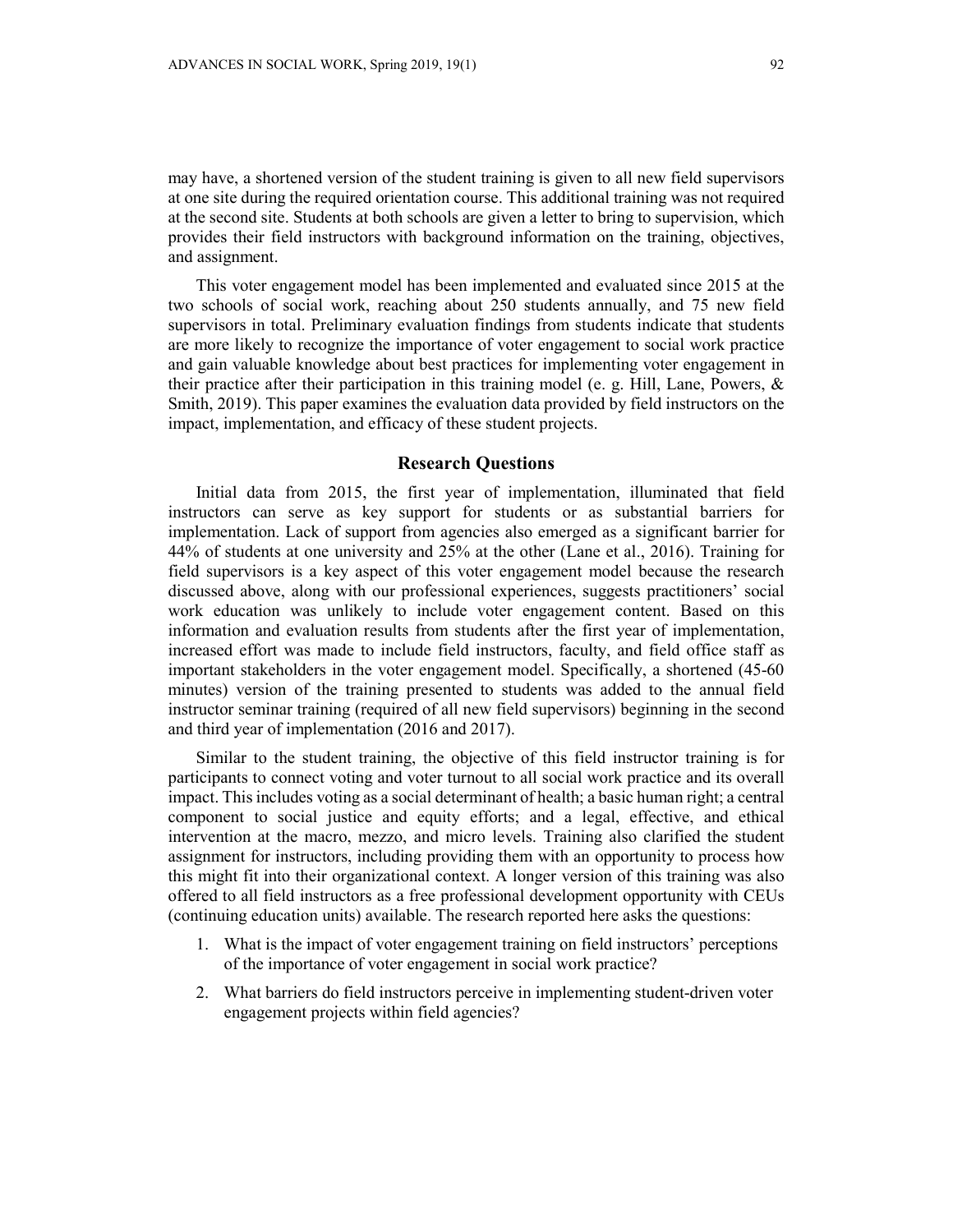3. What is the impact of participation in voter engagement training on self-reported future behavior of field instructors?

## **Methods**

#### **Sample**

The sample for this study included all field supervisors who participated in the trainings at two schools of social work in 2016 and 2017. The training was also provided to faculty at one of the schools. This sampling frame was chosen in order to identify the effects of this training on individuals who were agency employees, held supervisory responsibility, and who would be in a position to help or hinder students from completing voter engagement projects. Both schools of social work are located in urban areas. The school in the Northeastern United States had an MSW and PhD program, while the school in the Western United States had a BSW and MSW program. Participants were full-time employees of agencies in the communities near the two schools of social work. The majority of trainees (for whom demographic data were available, approximately  $n=41$ ) were women and identified as White. A total of 120 people attended the trainings across the two locations.

## **Measurement Instrument**

The instrument used for this study was developed by the authors for work on political engagement. It includes questions about demographics, current political knowledge and activity, previous experience with voter engagement, future plans for voter engagement, and any barriers they experienced, as well as questions about the training overall. Questions about political efficacy were taken from the American National Election Studies (ANES; 2012) refined by Niemi, Craig, and Mattei (1991). These questions measure both internal and external efficacy. Internal political efficacy refers to the confidence individuals' have in their ability to intervene in the political system, whereas external efficacy refers to the confidence individuals' have in the system's capacity to respond to their intervention. These ANES scales of internal and external efficacy have each been tested for validity and reliability (Niemi et al., 1991).

All of the items have five Likert responses, with a total score ranging from 0 to 32; high scores indicate strong political efficacy. The internal political efficacy scale was comprised of four questions ("How often do politics and government seem so complicated that you can't really understand what's going on?"; "How well do you understand the important political issues facing our country?"; "How much do public officials care what people like you think?"; and "How much can people like you affect what the government does?"). Likert response options range from 0 (*never,* or *not at all*) to 4 (*always* or *a great deal.*). Some items are reverse-coded within this internal efficacy subscale, with a total range from 0 to 16. The external political efficacy scale also had four questions ("There are many legal ways for citizens to successfully influence what the government does"; "Under our form of government, the people have the final say about how the country is run, no matter who is in office"; "If public officials are not interested in hearing what the people think, there is really no way to make them listen"; and "People like me don't have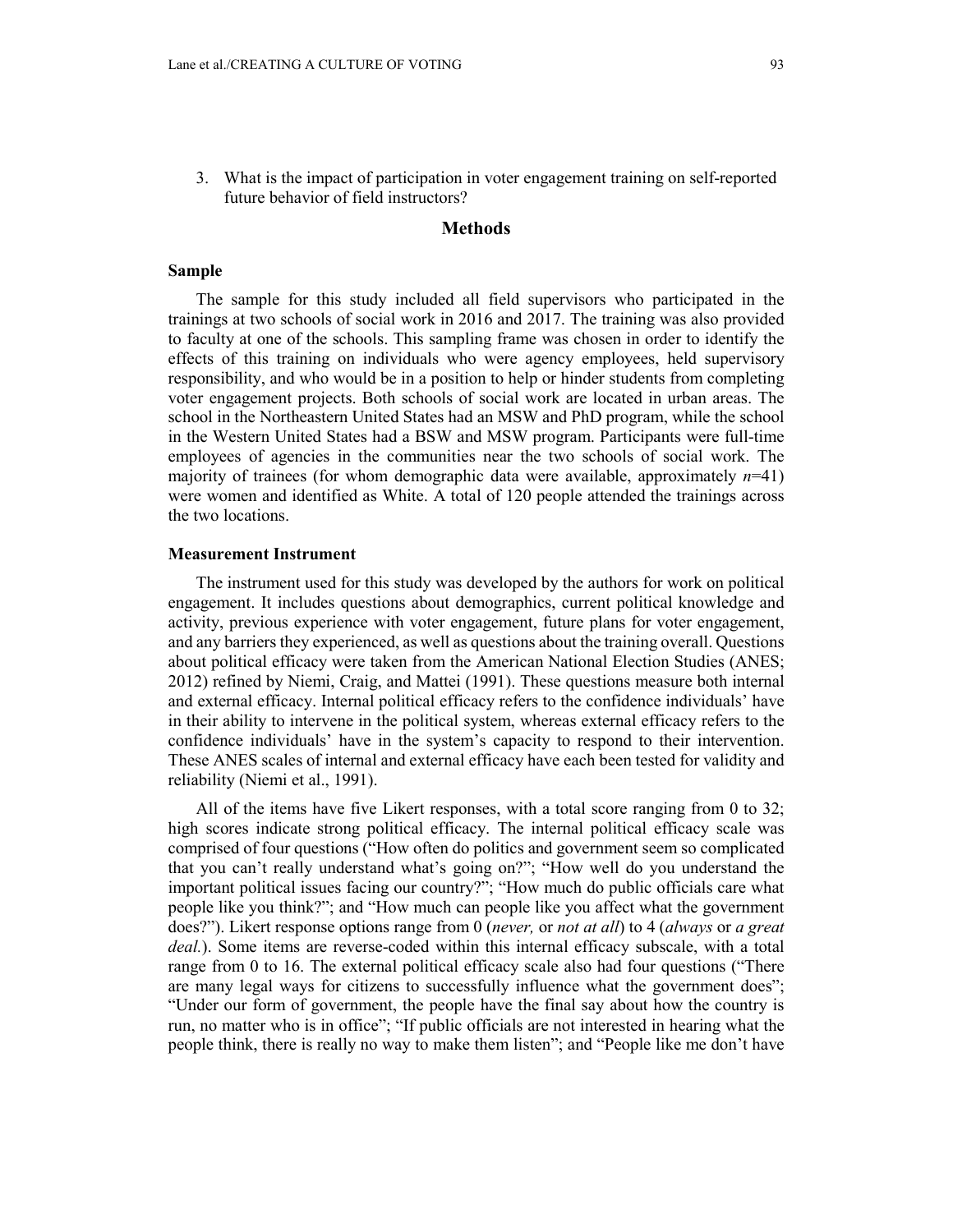any say about what the government does"), with Likert response options ranging from 0 (*strongly disagree*) to 4 (*strongly agree*)—some of which are reverse-coded—with a subscale ranging from 0 to 16.

## **Data Collection and Analysis**

Data were collected at the start of each training session and at the completion of training. Surveys were offered in hard copy or electronically. Approval was received from the Institutional Review Boards at the participating universities and all research partners' universities. Data was imported from Qualtrics or manually entered into SPSS and analyzed using versions 24 and 26.

## **Limitations**

The biggest limitation of this study is the small sample size and geographical areas. We are in the process of larger scale studies in a variety of geographic areas in order to assess whether these results are characteristic of other social work field instructors. Another limitation of the study is the timing—these studies were done during the contentious 2016 U.S. presidential election and in the year following. It may be that this time period has affected the results. In an effort toward minimizing potential non-response or attrition, the researchers decided to omit survey questions asking for sensitive information, such as political affiliations. Therefore, our data limits our understanding of the potential impact that participants' political affiliations may have on their voter engagement perceptions or behaviors. Social desirability is also a concern; as the training was designed to encourage voter engagement, participants may have chosen survey answers that they expected would meet the researchers' expectations. Finally, this data only reflects the participants' selfreports that are retroactive or their immediate reflections after the training. For example, this study would be strengthened by collecting data that reflects their voting behaviors more accurately than retroactive self-reports and their planned behaviors, such as participants' publicly available voting records. However, the authors were unable to collect participants' names (in order to preserve anonymity, as required within our IRB approval) nor dedicate the extensive time required to achieve this task. Relatedly, longer-term follow up with participants would provide more information about the impact of the training, both for individual behaviors as well as for changes in participants' work with agencies (for example, advocacy for changes in agency policy around voter engagement). More research needs to be done on the long-term outcomes, as well as the effect on students of their field instructors receiving this training.

#### **Results**

A total of 44 individuals completed the pre-test before training in 2017. (Pre-tests were not administered in 2016.) Forty participants were field supervisors, one universityemployed field advisor, and three faculty members. They ranged in age from 25 to 44 (*M*=38.50, *SD*=11.52). The majority of the 41 participants who identified a race were white (n=33, 80%), with the remainder identifying as Black/African-American (*n*=4, 10%), Latina/Hispanic/Puerto Rican (*n*=2, 5%), or bi- or multi-racial (*n*=2, 5%). The majority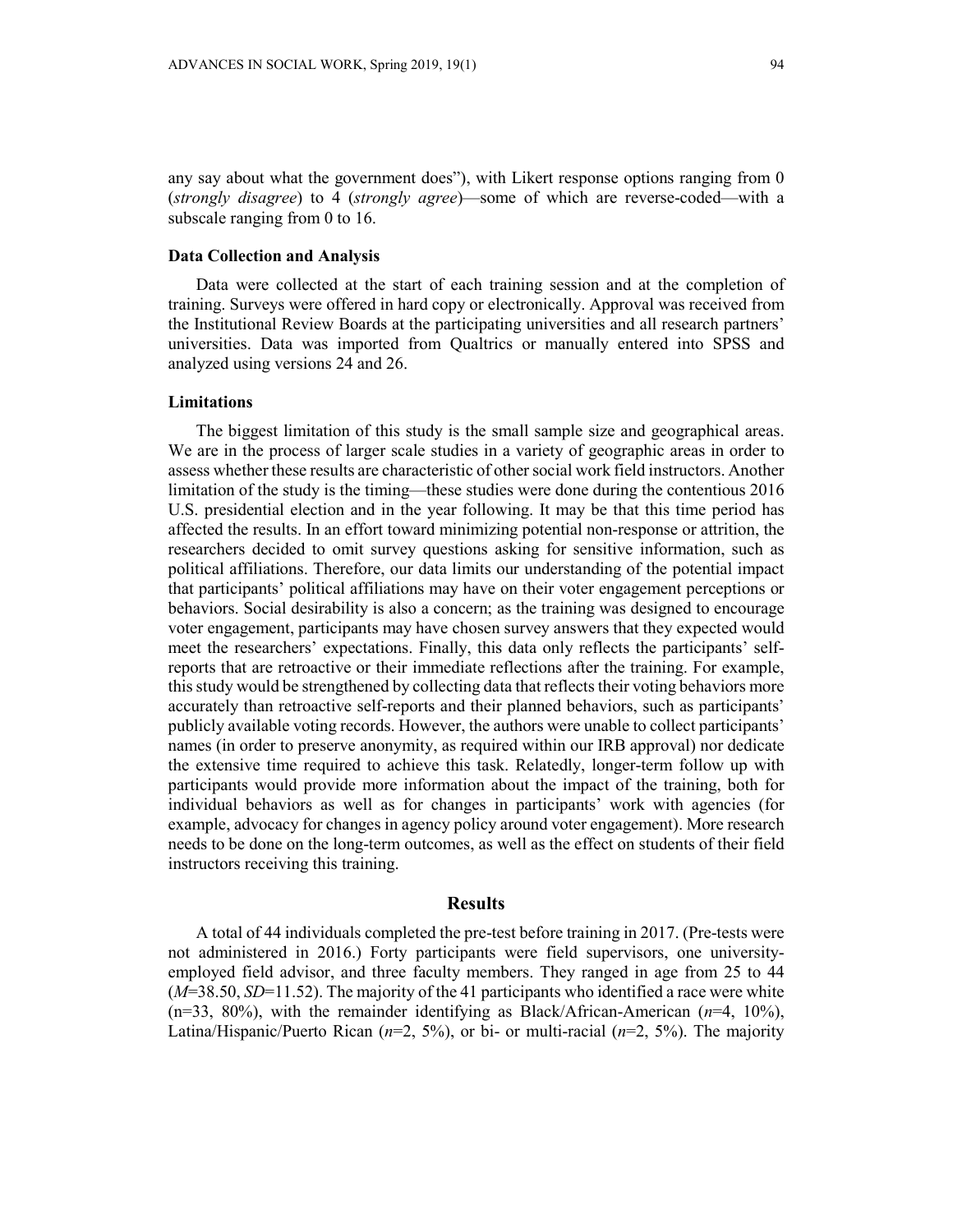who identified a gender were female  $(n=38, 93%)$ , with the remaining identifying as male (*n*=3, 7%) and no one identified as transgender.

We asked participants a set of questions to identify their baseline political activity. Forty respondents (91%) were registered to vote. The remaining four were not registered to vote and reported no plans to register. Eighty-six percent  $(n=31)$  reported voting in federal elections always or most of the time, with just over half (*n*=24, 54%) reporting the same for state elections and 41% (*n*=18) reporting the same for local or municipal elections. On the less politically active side, six participants (14%) reported rarely or never voting in federal elections, one-fourth (*n*=11, 25%) rarely or never voting in state elections, and 39%  $(n=17)$  rarely or never voting in municipal or local elections. One-third of this group  $(n=15)$ , 34%) had engaged in behavior to promote voting prior to the training.

#### **Barriers**

Thirty-seven (47%) of the 2016 respondents and 18 (49%) of the 2017 respondents perceived significant barriers to implementing voter engagement in their agency settings. The barriers could be broken down into five sub-themes. These are: need for approval/concerns from higher-ups, needs of clients, agency policy, attitude, and other barriers. Each is discussed in more detail below.

**Need for approval/concerns from higher-ups.** One of the two most commonly reported concerns (n=13, 54% of concerns listed) related to the need for approval from those in authority and their potential disapproval. One school social worker wondered if voter engagement projects would need approval from the Board of Education and another wondered if the superintendent would need to approve projects. Another reported, "Administration would need to be on board; but I will assist in advocating for it." Another said that any project would need to be approved by the CEO, which would require additional time because that person "is hard to reach and takes a long time to decide things. By the time he decides, the election may have happened." One non-profit social worker commented, "My director may not be aware that this type of work is legal in our agency setting," and others in non-profit and public agencies wondered whether their administration would be supportive.

**Needs of clients.** An equal group of respondents (n=13, 54%) described concerns about the setting and clients with which they worked, particularly those who generally worked with individuals in crisis. One noted a concern about "doing this in a way that makes sense with the current level of need vs. crisis our youth experience on a day-to-day basis," and others stated: "usually only see parents at time of crisis" and "difficulty with engagement during crisis situations." Another wrote that "clients are coming to the agency for a specific service and could feel blindsided by questions about voting" while another commented, "When people are trying to survive, voting isn't exactly at the top of the list." Concerns about conducting voter engagement with several specific client populations were identified, including young children, people with cognitive disabilities, students at a private university, and people who are homeless. A field instructor who worked with survivors of domestic violence listed concerns including "the homelessness, lack of IDs (though not technically required), PTSD, and safety needs of DV survivors."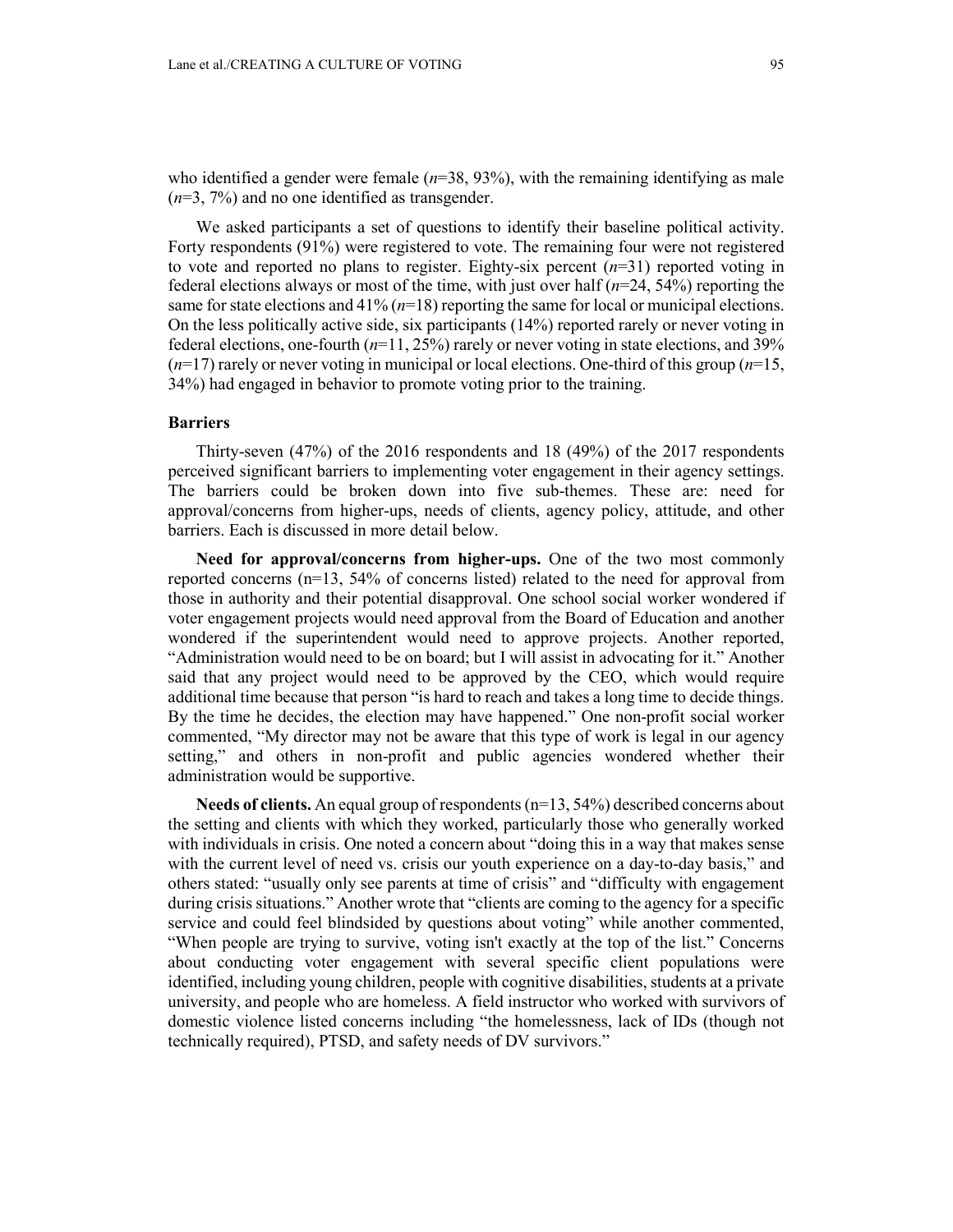**Agency policy.** Concerns were also raised by seven participants (13%) about agency policies that might prohibit political action. Field instructors who were most likely to raise these concerns were those in state agencies and those working for federal elected officials. It was a concern that state agencies might see voter engagement as a "conflict of interest." Field instructors working for federal elected officials, such as members of U.S. Congress, have a firm line between official and political actions. Others described more general agency policy restrictions without specifying barriers.

**Attitude.** Six (11%) participants discussed mindset and attitudinal concerns. One reported that their agency "is not political and would not want to do this" while others describe bureaucracy and hierarchy as barriers. Another described "fear of change" or potential controversy. One social worker noted that "even though it is 'nonpartisan' people assume an agenda" and another stated that their agency was "not willing to be involved in engaging clients in political conversations."

**Other barriers.** The remaining 15 (28%) barriers included issues such as lack of time  $(n=4)$ , the current political climate  $(n=3)$ , and lack of interest by intern or others  $(n=2)$ . Furthermore, participants identified the need to know more about logistics, the need to be careful of stepping on the toes of other departments already doing voter engagement and concerns that clients would move into partisan territory as possible barriers.

**Impact of training.** The impact of the training was measured using several variables. First, participants were asked about how important they believed voter engagement to be to their social work practice, using a scale of 0 (*low importance*) to 4 (*high importance*) prior to the training (as a retrospective baseline) and at the end of the training. The 2016 respondents moved from 2.10 to 3.45 (*df=108, t=-9.247, p<.001*) with 22 (26%) reporting choosing the highest response before the training, compared to 53 (62%) after the training, and the lowest level dropping from 20 (23%) to 1 (1%). The 2017 participants' change was positive and statistically significant, though lesser compared to 2016, from 2.30 to 3.03  $(d=52, t=-2.361, p=.024)$ . In this iteration, 13 (30%) chose the highest response prior to the training, 18 (42%) after the training, and the number choosing the lowest response dropped from 7 (16%) to 3 (7%).

Sixty-six total respondents (81%) reported that they planned to change their work with students and/or practice as a result of the training. Planned changes included: discussing voter engagement with all students every year, bringing voter registration forms to class (from a faculty member), inviting local elected officials to their agency, being more creative about encouraging voting, providing education about voting, encouraging students to engage clients about the topic, putting registration information in intake packets, more in-depth discussions with students, and connecting with clients' parents.

Two variables that correlated positively with participants' likelihood to change their work with students were political efficacy and their rating of the importance of voter engagement after the training. As shown in Table 1, for the 2017 respondents who could have their pre-test and post-test responses matched, efficacy was positively correlated with likelihood of changing work with students. Matching was not possible with 2016 data.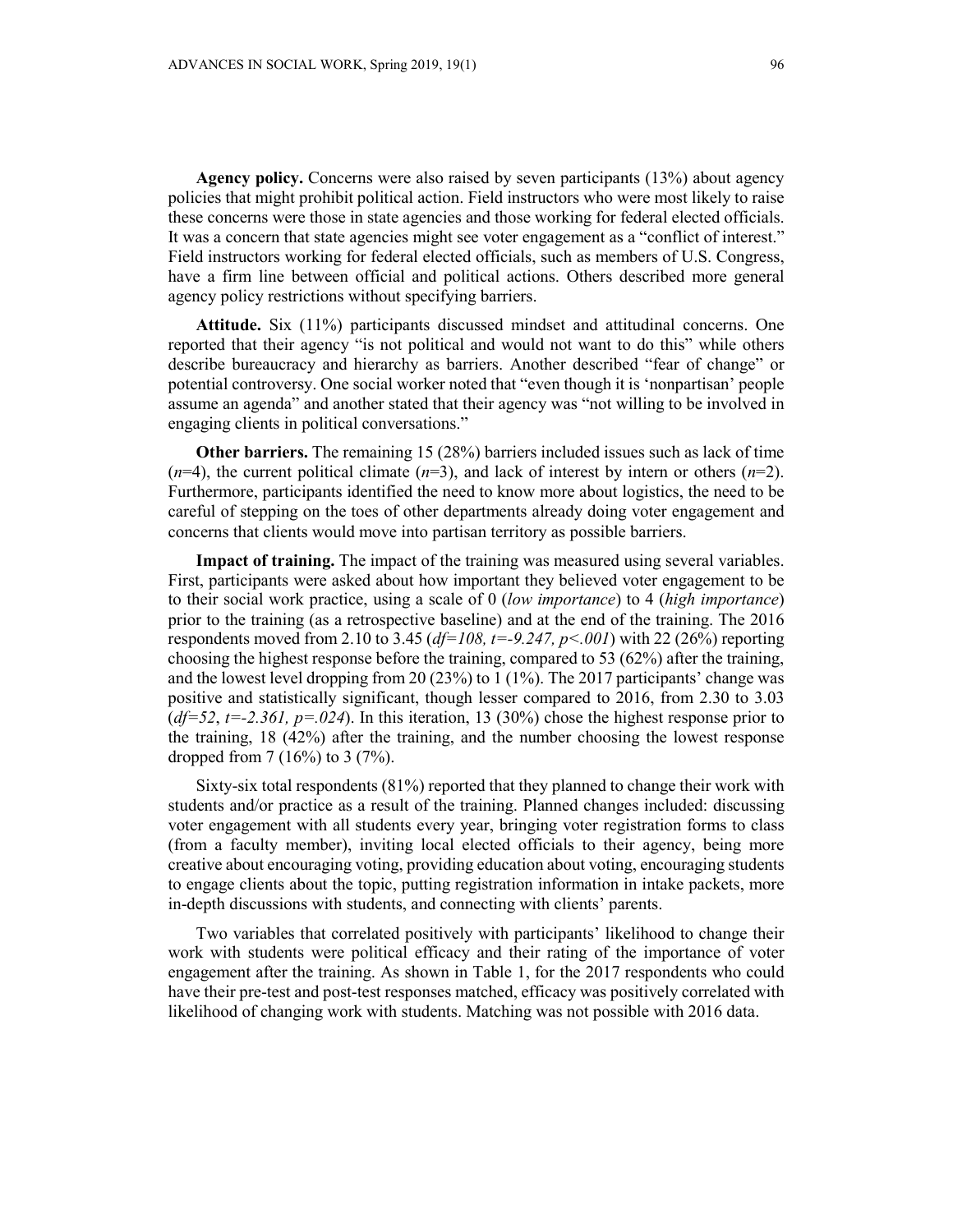|                       | Efficacy |          |           |
|-----------------------|----------|----------|-----------|
|                       | External | Internal | : Overall |
| Pearson's correlation | 0.358    | 0.406    | 0.416     |
| Significance          | 0.057    | 0.029    | 0.025     |

Table 1. *Correlations Between Likelihood to Change Work with Students and Efficacy Variables (n=29)*

Correlations were also found between participants' rating of the importance of voter engagement to their social work practice and their stated intention of changing their work with students to include voter engagement. This was true for both 2016 ( $r=315$ ,  $p=.004$ ,  $n=81$ ) and 2017 ( $r=.456$ ,  $p=.010$ ,  $n=31$ ). Those who saw barriers to voter engagement in their agencies were also less likely to report that voter engagement was important to their practice in 2016 (*r*=-.269, *p*=.017, *n*=78).

#### **Discussion**

Multiple prior studies have indicated that integrating voter engagement into nonprofit agencies, particularly social service agencies, is an effective way to engage traditionally marginalized populations in voting (Lane et al., 2007; LeRoux & Krawczyk, 2012; Nonprofit VOTE, 2017). Moreover, LeRoux and Krawczyk (2012) report that each votingrelated contact a client receives through a service agency results in an increase in likelihood of voter turnout by 11%, even after controlling for other factors that may influence voting behavior. Findings reported by LeRoux and Krawczyk (2012) also support previous research which indicates that many social workers do not integrate voter engagement into their practice settings due to various barriers (Ritter, 2008; Rome & Hoeschstetter, 2010).

Voter education programs such as the model discussed in this paper may help address many of the barriers to voter engagement in social work practice identified in previous studies (LeRoux & Krawczyk, 2012; Ritter, 2008; Rome & Hoeschstetter, 2010). Concerns about the legality and ethics of voter engagement in nonprofit and social service agencies are widespread. However, as previously discussed, voter engagement is both legal and ethical, as long as it is nonpartisan in nature and provided in a way that is respectful of clients' social and community locations. Increasing awareness of what social workers, nonprofit, and public agencies are allowed--or even required--to do is a critical first step. Allowing social workers to conceptualize and practice how they might integrate voter engagement into their own practice settings is an equally important second step.

The findings from this training evaluation indicate that integrating voter engagement training and activities into social work field education, specifically for field instructors, is an effective method for increasing the recognition of voter engagement within social work practice. Field instructors indicated intentions to take concrete steps toward integrating voter engagement activities into their practice settings, as well as in their work with students. They also recognized the importance of voter engagement to their social work practice at higher levels after the training.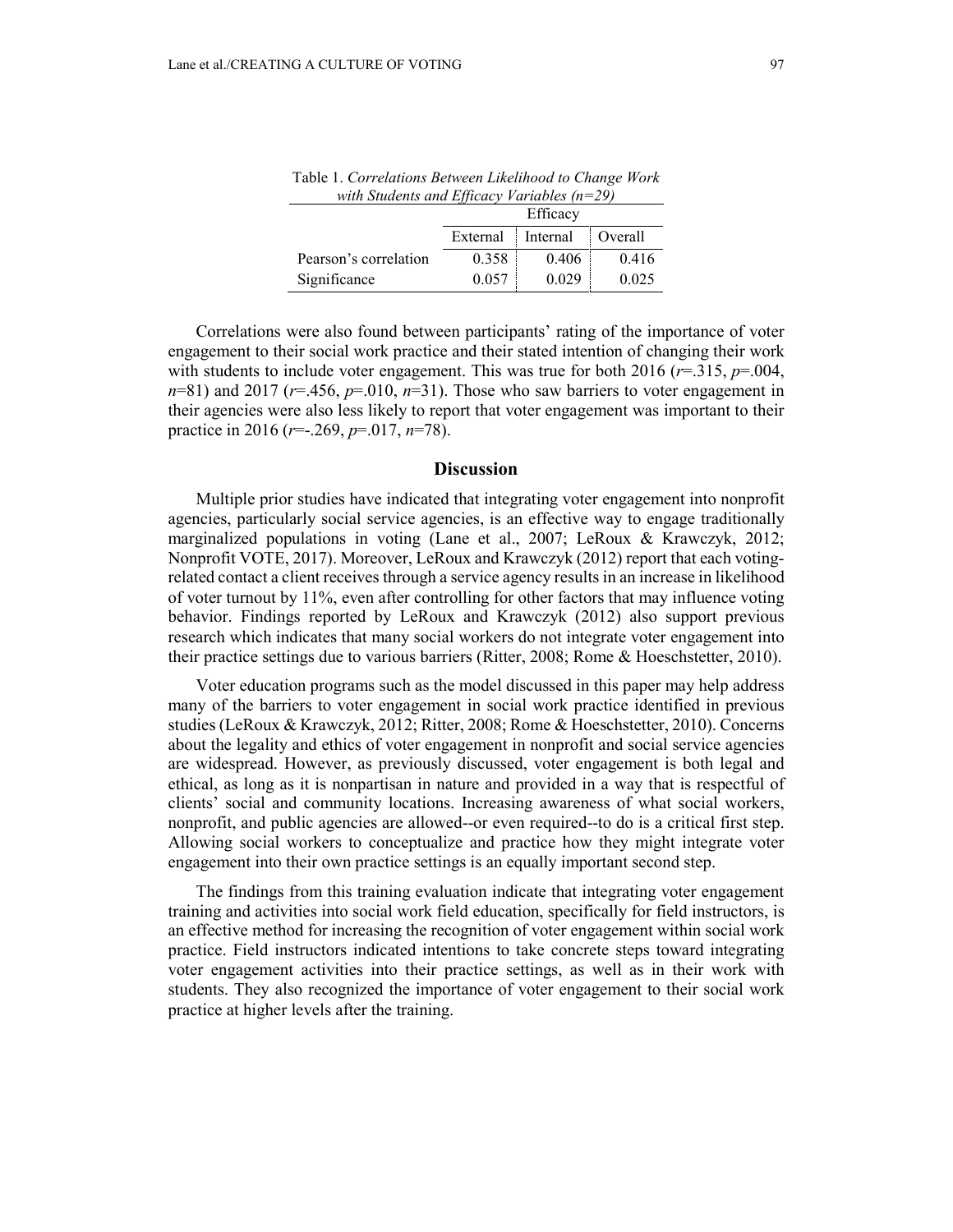Despite these positive impacts of the training, however, participants also continued to identify barriers to creating a culture of voting within their social work practice. Many of these barriers (i.e., agency policies, needs of clients, and concerns about the political environment) have been identified in previous literature (Hardina, 2013; Postle & Beresford, 2007; Rome & Hoeschetter, 2010). Indeed, previous literature also identifies possible responses to these perceived barriers, including more education for both practitioners and social work managers about the legal, ethical, and professional frameworks that support voter engagement in social work settings (Hylton et al., 2018; Lane et al., 2007; Postle & Beresford, 2007); greater emphasis on the positive impact of voter engagement for nonprofits and their clients (LeRoux & Krawczyk, 2012); and creating learning opportunities for social work students to practice voter engagement within supported settings (Hylton et al., 2018; Lane et al., 2007).

This study supports these recommendations of increased and ongoing education for social work practitioners, as well as a broader voter engagement model discussed below. Findings suggest that field instructors' increased knowledge of voter engagement, its level of importance to their practice, and their political efficacy related to their plans to practice more voter engagement in the future. The training aimed at addressing these knowledge, attitude, and behavior changes by including the what, why, and how of voter engagement within social work practice: What is nonpartisan voter engagement; and what is allowed, or even required, within various social work agencies and organizations? Why is voter engagement important to social work's mission and impact? And how can social work practitioners navigate barriers and advocate for practices aimed at voter turnout within their agencies? Findings from this training evaluation suggest that field instructors' increased knowledge of voter engagement increases their planned voter engagement behaviors. However, field instructors may need additional guidance in order to overcome potential barriers, both perceived and actual, to incorporating voter engagement within their professional practice.

#### **Implications for Practice**

Short-term trainings are helpful, but are not enough to overcome the barriers discussed. Evaluation is currently underway of the overall voter engagement model, of which this field instructor training is one component, that aims to empower social workers to create a culture of voting within their practice settings to increase voter turnout of marginalized communities and, thus, be represented within policy-making in order improve their outcomes. The overall model includes providing ongoing connection and support for voter engagement in social work settings. One method of continuous access to voter education includes providing field instructors, students, and schools of social work with a number of voter engagement resources, some of which are outlined in Table 2.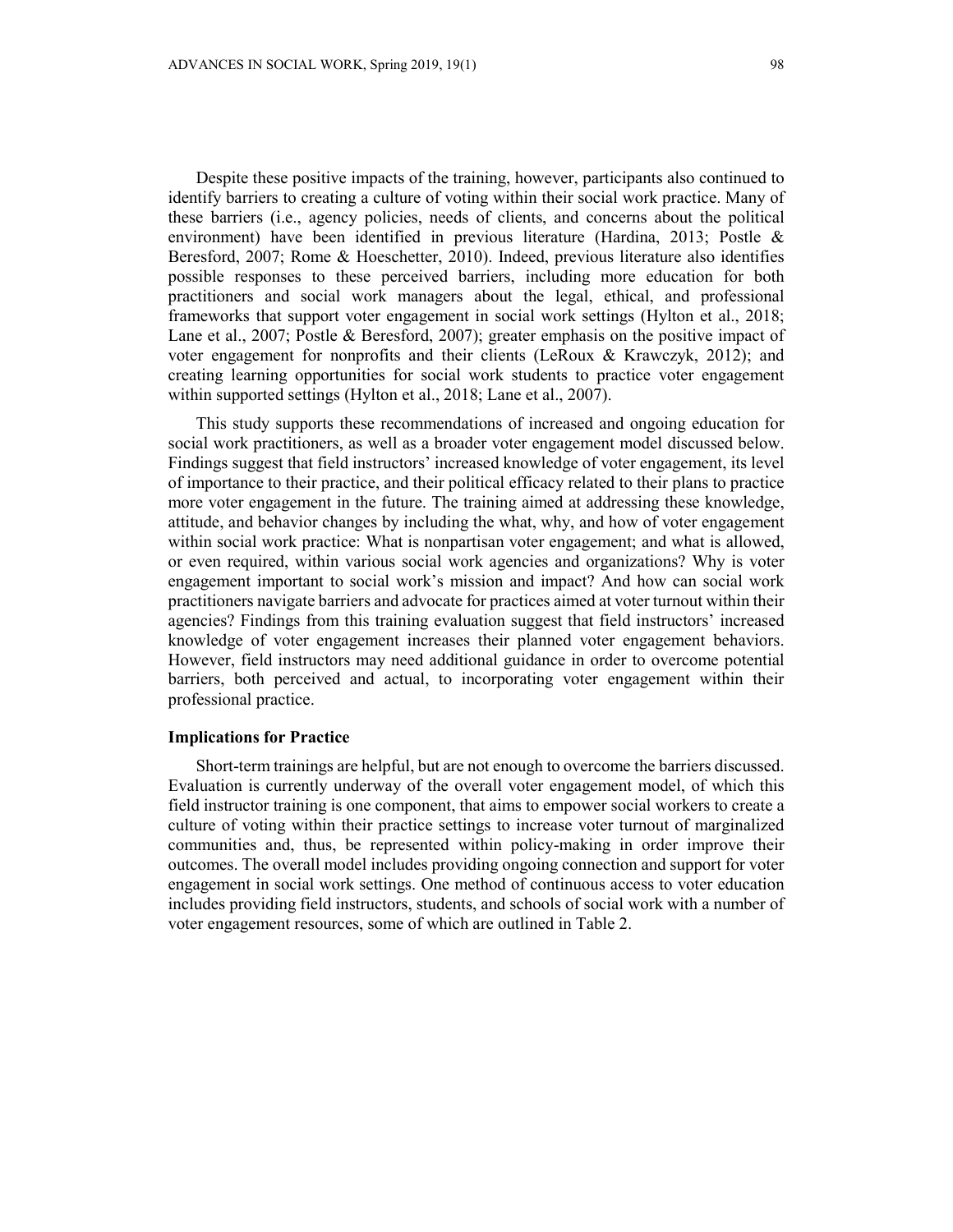| Organization                                                                                    | Summary of Resource                                                                                                                                                                                                                             |
|-------------------------------------------------------------------------------------------------|-------------------------------------------------------------------------------------------------------------------------------------------------------------------------------------------------------------------------------------------------|
| National Social Work Voter<br>Mobilization Campaign<br>(NSWVMC, n.d.)                           | Beginning as a website of voting-related resources,<br>votingissocialwork.org has grown to include the<br>NSWVMC, home of the national campaign to engage<br>social workers in nonpartisan voter registration.                                  |
| Center for Information and<br>Research on Civic Life and<br>Engagement (CIRCLE, 2010)           | CIRCLE is a national leader in civic engagement and<br>education in higher education. Many valuable resources<br>can be accessed on their website: civicyouth.org.                                                                              |
| Nancy A. Humphreys Institute<br>for Political Social Work,<br>(University of Connecticut, n.d.) | The Institute works to increase the political power of all<br>social workers and the communities they serve. To learn<br>more about their projects and for contact information, go<br>to their website: ssw.uconn.edu/political institute.      |
| Nonprofit VOTE (n.d.)                                                                           | A national partner for nonprofit organizations that fosters<br>their engagement of the people they serve in voting and<br>political engagement. Resources, including free webinars,<br>can be accessed on their website: www.nonprofitvote.org. |
| TurboVote (Democracy Works,<br>2019)                                                            | Turbovote.org is an online application that aims to make<br>voting easier and more accessible to all Americans.                                                                                                                                 |
| Vote.org $(2018)$                                                                               | Vote.org is a clearinghouse of voter information by state.                                                                                                                                                                                      |

Table 2. *Resources for Voter Engagement in Social Work Practice*

#### **Implications for Education**

By linking voter engagement with field education, the overall voter engagement model described above builds on the pre-existing strengths of social work education. This education model is also an example of best practices in civic education, including leveraging pre-existing trusting relationships to share voter registration information (Bogard, Sheinheit, & Clarke, 2008); explicitly linking community-based (field) and classroom-based activities (Pritzker et al., 2015); and creating multiple opportunities for students to practice citizenship while they are enrolled in postsecondary or graduate education (McCabe et al., 2017; Pritzker et al., 2015). Increasing social workers' civic "toolkit" of skills such as civic knowledge, political efficacy, and participation in political activities will serve the training participants and our profession's mission and impact into the future (Hylton et al., 2018).

## **Implications for Policy**

In order to effectively advocate for marginalized and vulnerable populations, social workers must be aware of discriminatory policies that contribute to voting disparities as well as policies and programs that increase voter turnout. Informing social work practitioners about these policies can increase the effectiveness of voter engagement strategies as well as help to alleviate concerns about the legality of nonpartisan voter engagement within social service agencies. Given that the field instructors involved in this training saw agency prohibitions to voter engagement as a barrier, social work practitioners may need to be educated about the rights of staff and clients in relation to nonpartisan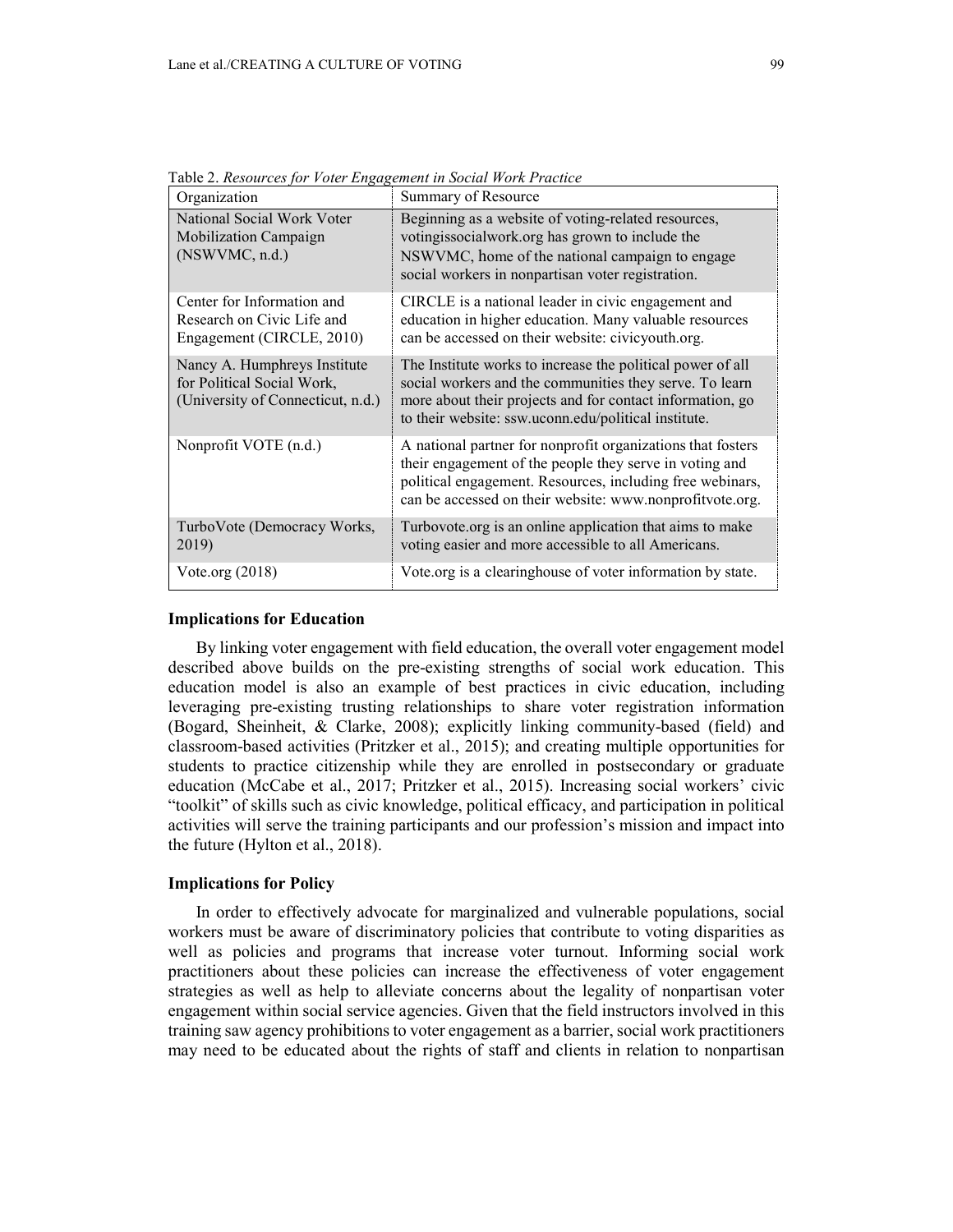voting activities. If unjust policies do in fact exist, training programs must empower social workers to advocate for policy change within their agencies. In order to justly serve their clients and communities, nonprofit and social service agencies—where nonpartisan voter engagement is legally permitted—must implement policies that encourage a culture of voting.

Similarly, in order to adequately advocate and support their clients, social work practitioners also need to be informed of the government-level policies that inhibit or support equal access to voting for disadvantaged populations. As previously noted, many of the communities that social workers work with face multiple barriers to voter engagement (Hill et al., 2019; Hylton et al., 2018). There are numerous laws that specifically limit the ability of many Americans to vote. This category of laws includes those that disenfranchise individuals with prior felony convictions, photo identification laws, purges of voting rolls, closing of polling places, or limiting the hours that polls are open. Each of these laws negatively impact the ability of many people to vote, particularly young people, people of color, people in poverty, and people who are highly mobile (McElwee, 2015).

Social workers should advocate for national, state, local, and organizational policies that seek to remove systemic barriers to voting. Social workers have been active in advocating for voting rights throughout history: the movements for women's suffrage from the mid-19th century to the early 20th century, the civil rights movement in the 1960s, and the work of Human SERVE in the 1980s (Piven & Cloward, 1988, 2000). In keeping with social work's historic and current commitment to social justice, access, and empowerment, social workers should advocate for policies that support engaging all of our clients in voting. For example, policies such as same-day voter registration, early voting, no-excuse absentee voting, and vote-by-mail have each been demonstrated to have positive impacts on voter turnout, particularly for marginalized groups (National Conference of State Legislators, 2017; Perez, 2017). Social workers should continue to advocate for policies that increase access to voting for all members of our communities, and ensure that they are being implemented effectively. The social, political, and economic justice of historically oppressed communities largely relies on the social work profession ensuring that policies and practices enhance the representation of all voters within local, state, and federal elections.

## **Conclusion**

Voter engagement is a professional, legal, and ethical obligation for social workers. By building upon one of the primary areas of strength of social work education, we are able to help students and community agencies to connect voter engagement to the social work field. Field education as the venue for voter engagement education allows both current and future social workers to learn why and how to incorporate voter engagement into their practice, thus magnifying the reach of social work education and practice. Social workers are well-situated to play a critical role in engaging communities within the political process who have typically been disenfranchised and disconnected from the political arena. This begins with providing all clients and communities with equitable opportunities and access to increasing their participation in voting. Taking on this work is consonant with our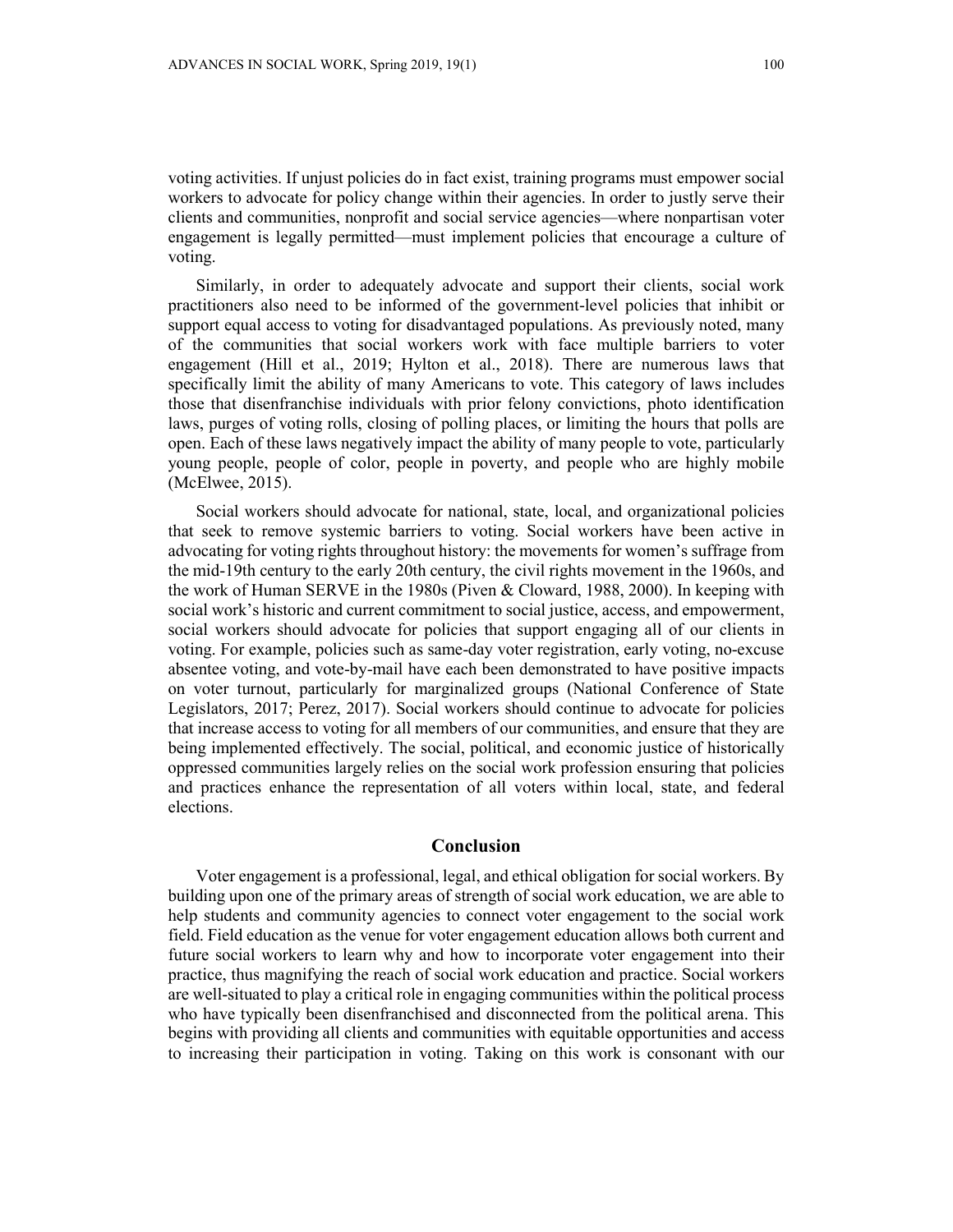profession's historic commitments and current ethical responsibilities to empowerment and social, economic, and political justice. The findings from the evaluation of these trainings evidences the important role field educators can play in the success of the larger national effort to integrate voter engagement in social work education.

## **References**

- American Association of Collegiate Registrars and Admissions Officers. (n.d.). *Student voting and the Higher Education Act: How colleges can ensure compliance and increase student voting access*. Retrieved from [https://www.aacrao.org/events](https://www.aacrao.org/events-training/event/2011/11/09/default-calendar/student-voting-and-the-higher-education-act--how-colleges-can-ensure-compliance-and-increase-student-voting-access)[training/event/2011/11/09/default-calendar/student-voting-and-the-higher-education](https://www.aacrao.org/events-training/event/2011/11/09/default-calendar/student-voting-and-the-higher-education-act--how-colleges-can-ensure-compliance-and-increase-student-voting-access)[act--how-colleges-can-ensure-compliance-and-increase-student-voting-access](https://www.aacrao.org/events-training/event/2011/11/09/default-calendar/student-voting-and-the-higher-education-act--how-colleges-can-ensure-compliance-and-increase-student-voting-access)
- American National Election Studies. (2012). *User's guide and codebook for the ANES 2012 time series study.* Retrieved from [https://electionstudies.org/project/2012-time](https://electionstudies.org/project/2012-time-series-study/)[series-study/](https://electionstudies.org/project/2012-time-series-study/)
- Avery, J. M. (2015). Does who votes matter? Income bias in voter turnout and economic inequality in the American states from 1980-2010. *Political Behavior, 37*, 955-976. doi:<https://doi.org/10.1007/s11109-015-9302-z>
- Bartels, L. M. (2008). *Unequal democracy: The political economy of the new Gilded Age.*  NY: Russell Sage Foundation.
- Bedolla, L. G., & Michelson, M. R. (2012). *Mobilizing inclusion: Transforming the electorate through get-out-the-vote campaigns.* New Haven, CT: Yale University Press. doi:<https://doi.org/10.12987/yale/9780300166781.001.0001>
- Blakely, T. A., Kennedy, B. P., & Ichiro, K. (2001). Socioeconomic inequality in voting participation and self-related health*. American Journal of Public Health, 91*(1), 99- 104. doi:<https://doi.org/10.2105/AJPH.91.1.99>
- Bogard, C., Sheinheit, I., & Clarke, R. (2008). Information they can trust: Increasing youth voter turnout at the university. *Political Science and Politics, 41*(3), 541-546. doi:<https://doi.org/10.1017/S1049096508080724>
- Brennan Center for Justice. (2018). *The state of voting 2018.* Retrieved from <https://www.brennancenter.org/publication/state-voting-2018>
- Center for Information and Research on Civic Life and Engagement [CIRCLE]. (2010). Latest research. Retrieved from<http://civicyouth.org/>
- Council on Social Work Education. (2015). *Educational policy and accreditation standards.* Retrieved from [https://www.cswe.org/getattachment/Accreditation/Accreditation-Process/2015-](https://www.cswe.org/getattachment/Accreditation/Accreditation-Process/2015-EPAS/2015EPAS_Web_FINAL.pdf.aspx) [EPAS/2015EPAS\\_Web\\_FINAL.pdf.aspx](https://www.cswe.org/getattachment/Accreditation/Accreditation-Process/2015-EPAS/2015EPAS_Web_FINAL.pdf.aspx)
- Davis, J. (2010). Voting as empowerment practice. *American Journal of Psychiatric Rehabilitation, 13*, 243-257. doi: <https://doi.org/10.1080/15487768.2010.523352>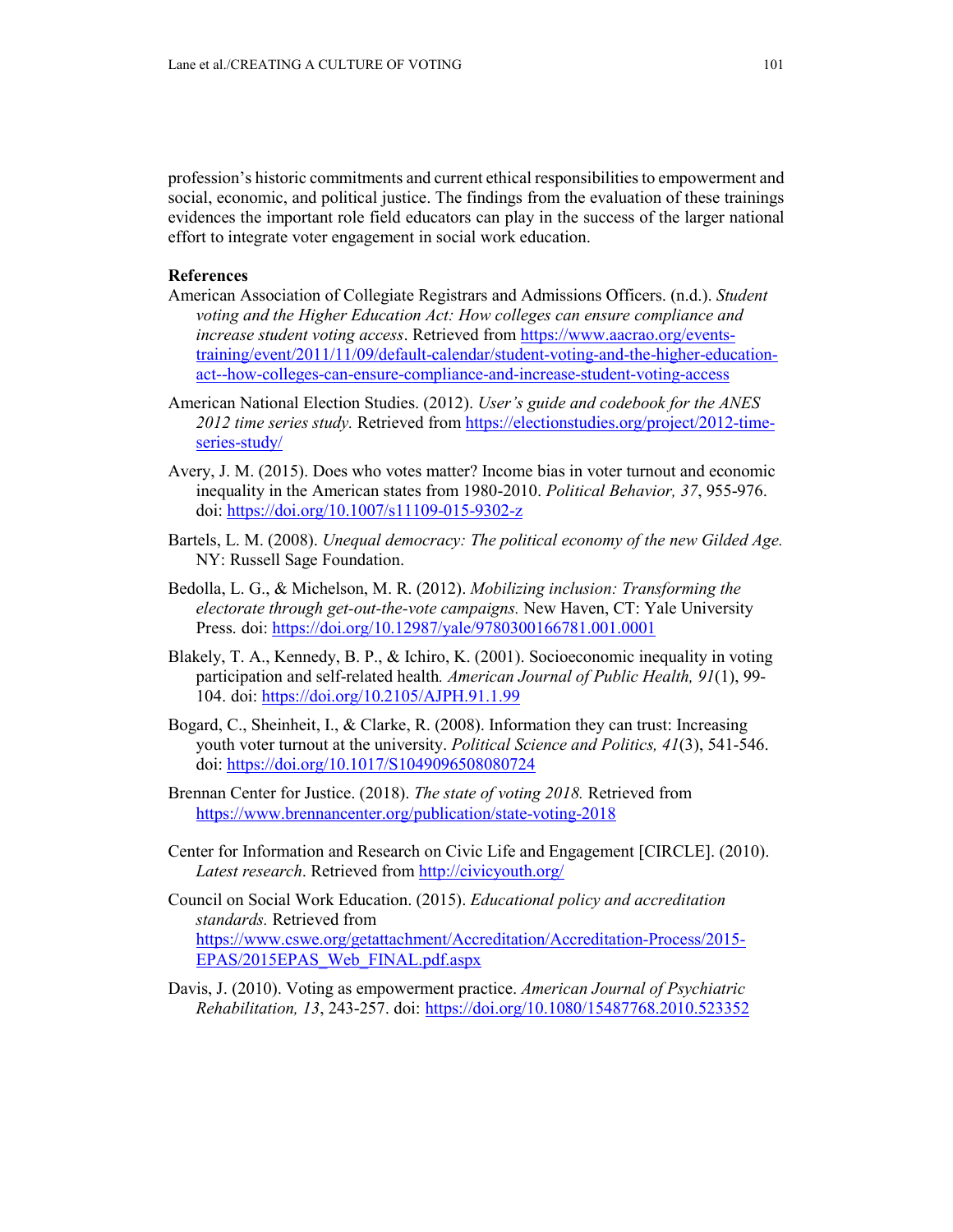- Deal, K. H., Hopkins, K., Fisher, F., & Hartin, J. (2007). Field practicum experiences of macro-oriented graduate students. *Administration in Social Work, 31*(4), 41-58. doi: [https://doi.org/10.1300/J147v31n04\\_05](https://doi.org/10.1300/J147v31n04_05)
- Democracy Works. (2019). *TurboVote.* Retrieved from <https://turbovote.org/>
- Frasure, L. A., & Williams, L. F. (2009). Racial, ethnic, and gender disparities in political participation and civic engagement. In B. T. Dill & R. E. Zambrana (Eds.), *Emerging intersections* (pp. 203-226). New Brunswick, NJ: Rutgers University Press.
- Frint, H. (2018, May 26). Young residents cite variety of reasons for not voting. *Bowling Green Daily News.* Retrieved from [https://www.bgdailynews.com/news/young](https://www.bgdailynews.com/news/young-residents-cite-variety-of-reasons-for-not-voting/article_956b7e5c-aab6-5239-b8b5-721e930a2123.html)[residents-cite-variety-of-reasons-for-not-voting/article\\_956b7e5c-aab6-5239-b8b5-](https://www.bgdailynews.com/news/young-residents-cite-variety-of-reasons-for-not-voting/article_956b7e5c-aab6-5239-b8b5-721e930a2123.html) [721e930a2123.html](https://www.bgdailynews.com/news/young-residents-cite-variety-of-reasons-for-not-voting/article_956b7e5c-aab6-5239-b8b5-721e930a2123.html)
- Griffin, J. D., & Newman, B. (2005). Are voters better represented? *Journal of Politics, 67*(4), 1207-1227. doi[: https://doi.org/10.1111/j.1468-2508.2005.00357.x](https://doi.org/10.1111/j.1468-2508.2005.00357.x)
- Gutierrez, L. (1999). Working with women of color: An empowerment perspective. *Social Work, 35*(2), 149-153.
- Hardina, D. (2013). *Interpersonal social work skills for community practice*. NY: Springer.
- Hill, K., Donaldson, L., Fogel, S., Erickson, C., & Ferguson, S. (2017). Social work licensure and macro social work education: An exploratory study of impacts and influences. *Advances in Social Work, 18*(2), 522-542. doi:<https://doi.org/10.18060/21455>
- Hill, K., Lane, S., Powers, J., & Smith, T. (2019). From the North Star State to the Empire State. *Journal of Sociology and Social Welfare, 46* (March), 91-112.
- Hylton, M. (2015). Civic engagement and civic literacy among social work students: Where do we stand? *Journal of Policy Practice, 14*, 292-307. doi:<https://doi.org/10.1080/15588742.2015.1004396>
- Hylton, M., Rhodes Smith, T., Powers, J., Ostrander, J., & Lane, S. R. (2018). The power of three: Infusing voter engagement in lower level BSW courses. *Journal of Baccalaureate Social Work, 23*(1), 213-229. doi: [https://doi.org/10.18084/1084-](https://doi.org/10.18084/1084-7219.23.1.213) [7219.23.1.213](https://doi.org/10.18084/1084-7219.23.1.213)
- Klar, M., & Kasser, T. (2009). Some benefits of being an activist: Measuring activism and its role in psychological well-being, *Political Psychology, 30*(5), 755-777. doi:<https://doi.org/10.1111/j.1467-9221.2009.00724.x>
- Lane, S. R., & Pritzker, S. (2018). *Political social work: Using power to create social change*. NY: Springer. doi:<https://doi.org/10.1007/978-3-319-68588-5>
- Lane, S., Humphreys, N., Graham, E., Matthews, N., & Moriarity, J. (2007). Voter registration: Empowering clients through agency-based voter registration. *Journal of Policy Practice, 6*(4), 79-93. doi: [https://doi.org/10.1300/J508v06n04\\_06](https://doi.org/10.1300/J508v06n04_06)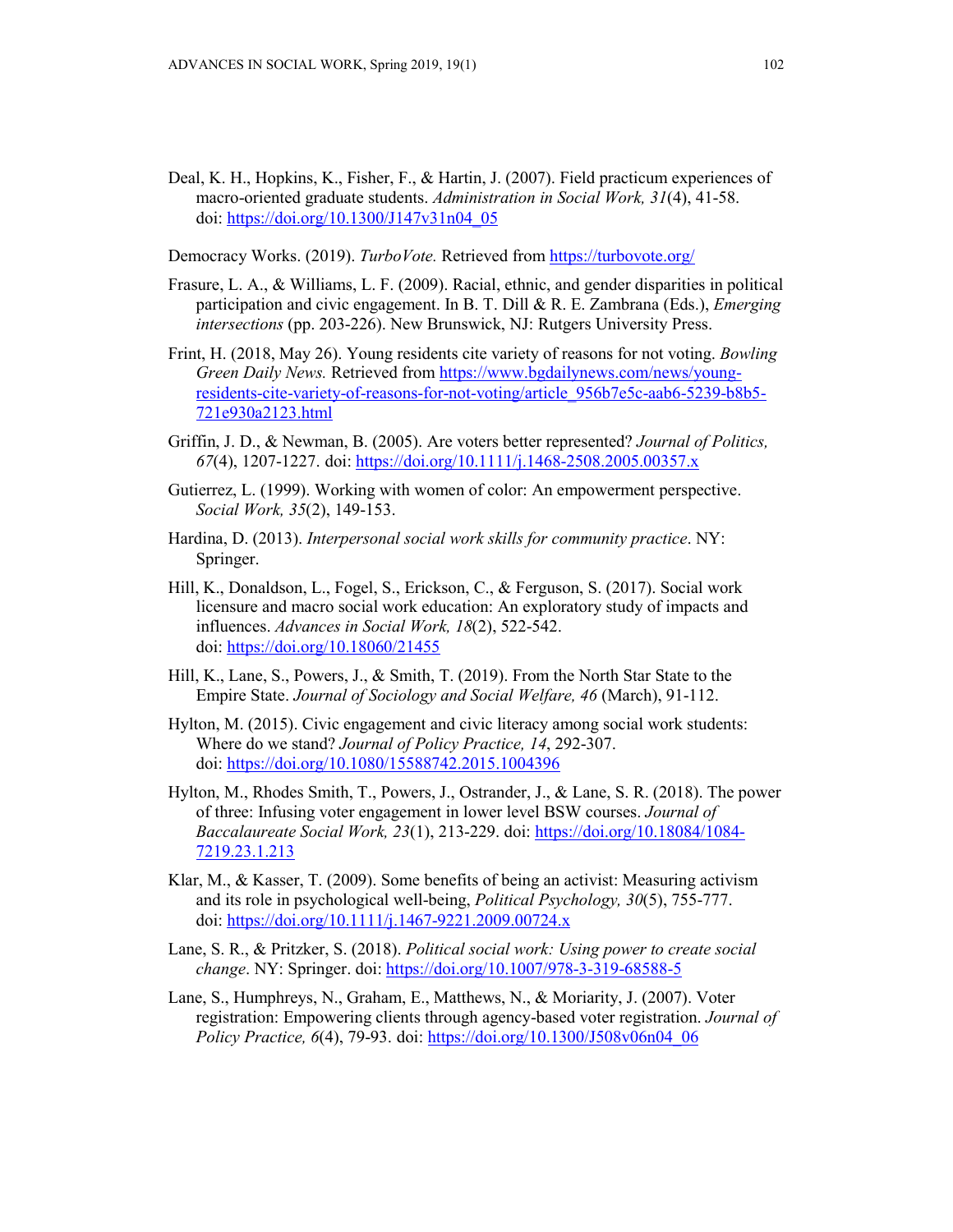- LeRoux, K., & Krawczyk, K. (2012). Can nonprofit organizations increase voter turnout? Findings from an agency-based voter mobilization experiment. *Nonprofit and Voluntary Sector Quarterly, 43*(2), 272-292. doi:<https://doi.org/10.1177/0899764012459909>
- López, G., & Flores., A. (2016). *Dislike of candidates or campaign issues was most common reason for not voting in 2016.* Retrieved from [http://www.pewresearch.org/fact-tank/2017/06/01/dislike-of-candidates-or](http://www.pewresearch.org/fact-tank/2017/06/01/dislike-of-candidates-or-campaign-issues-was-most-common-reason-for-not-voting-in-2016/)[campaign-issues-was-most-common-reason-for-not-voting-in-2016/](http://www.pewresearch.org/fact-tank/2017/06/01/dislike-of-candidates-or-campaign-issues-was-most-common-reason-for-not-voting-in-2016/)
- Mahaffey, M., & Hanks, J. W. (1993). *Practical politics: Social work and political responsibility*. Silver Spring, MD: National Association of Social Workers. (Original work published 1982)
- Martin, P. S. (2003). Voting's rewards: Voter turnout, attentive publics, and Congressional allocation of federal money. *American Journal of Political Science, 47*(1), 110-127. doi:<https://doi.org/10.1111/1540-5907.00008>
- Martin, P. S., & Claibourn, M. P. (2013). Citizen participation and congressional responsiveness: New evidence that participation matters. *Legislative Studies Quarterly, 38*(1), 59-81. doi:<https://doi.org/10.1111/lsq.12003>
- McCabe, H., Hylton, M., Kooreman, H., Mellinger, M., & Day, A. (2017). Civic literacy and social work education: Results from a multi-site study. *Journal of Policy Practice, 16*(1), 81-94. doi:<https://doi.org/10.1080/15588742.2015.1137852>
- McElwee, S. (2015). *Why voting matters: LARGE disparities in turnout benefit the donor class*. Retrieved from [https://www.demos.org/publication/why-voting-matters-large](https://www.demos.org/publication/why-voting-matters-large-disparities-turnout-benefit-donor-class)[disparities-turnout-benefit-donor-class](https://www.demos.org/publication/why-voting-matters-large-disparities-turnout-benefit-donor-class)
- Miller, W., & Shanks, M. (1996). *The new American voter*. Cambridge, MA: Harvard University Press.
- Mizrahi, T., & Dodd, S. J. (2013). MSW students' perspectives on social work goals and social activism before and after completing graduate education. *Journal of Social Work Education, 49*(4), 550-600. doi:<https://doi.org/10.1080/10437797.2013.812504>
- National Association of Social Workers. (2017). *Read the code of ethics.* Retrieved from <https://www.socialworkers.org/About/Ethics/Code-of-Ethics/Code-of-Ethics-English>
- National Conference of State Legislators. (2017). *Same day voter registration*. Retrieved from [http://www.ncsl.org/research/elections-and-campaigns/same-day](http://www.ncsl.org/research/elections-and-campaigns/same-day-registration.aspx)[registration.aspx](http://www.ncsl.org/research/elections-and-campaigns/same-day-registration.aspx)
- National Social Work Voter Mobilization Campaign [NSWVMC]. (n.d.). *Voting is social work*. Retrieved from<https://votingissocialwork.org/>
- National Voter Registration Act (NVRA), 52 U.S.C. §§ 20501–20511 (1995).
- Niemi, R. G., Craig, S. C., & Mattei, F. (1991). Measuring internal political efficacy in the 1988 National Election Study. *American Political Science Review, 85*(4), 1407- 1413. doi:<https://doi.org/10.2307/1963953>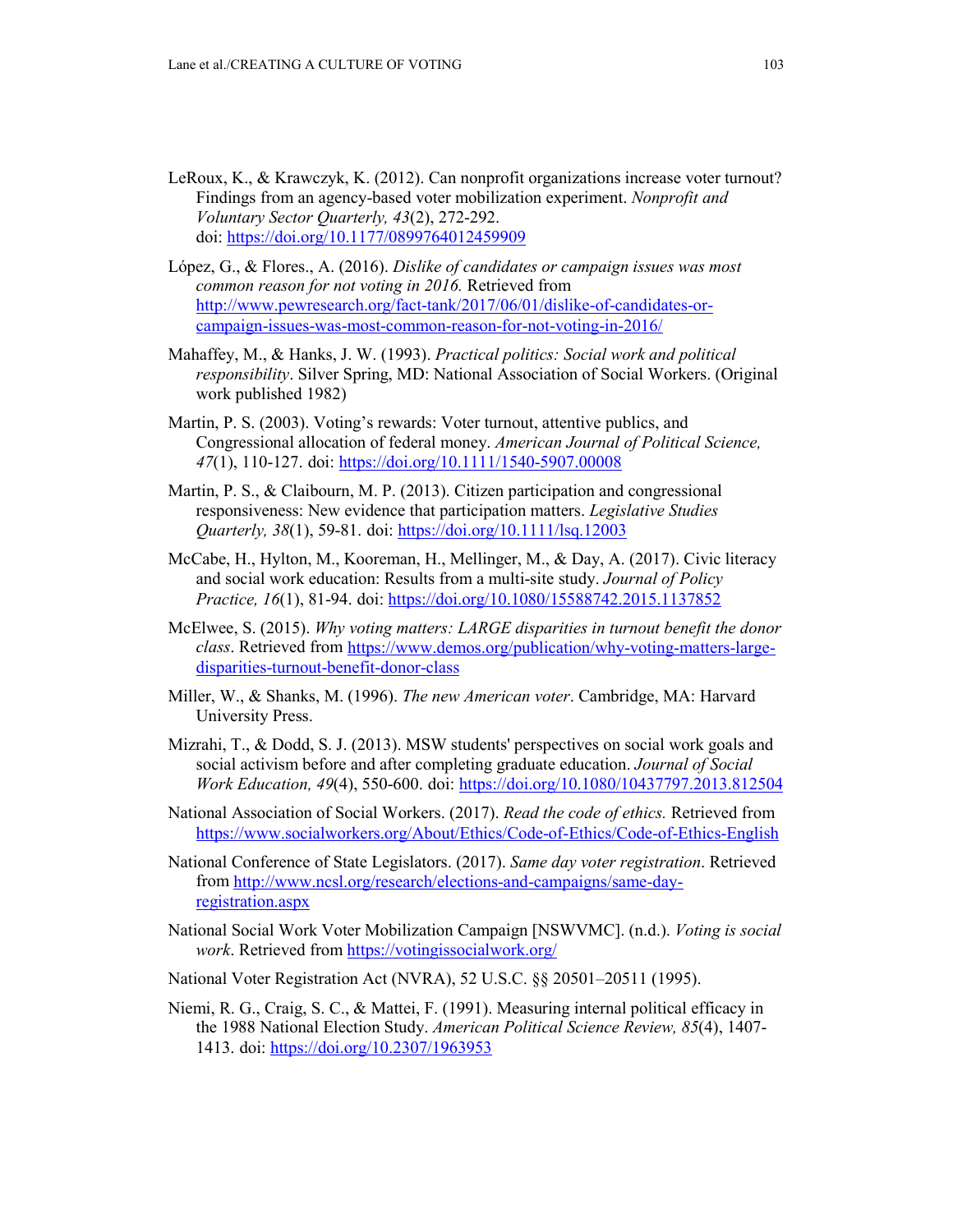Nonprofit VOTE. (n.d.). Retrieved from <https://www.nonprofitvote.org/>

- Nonprofit Vote. (2013). *Can nonprofits increase voting among their clients, constituents, and staff? An evaluation of the track the vote program.* Retrieved from [http://www.nonprofitvote.org/documents/2013/08/can-nonprofits-increase-voting](http://www.nonprofitvote.org/documents/2013/08/can-nonprofits-increase-voting-executive-summary.pdy)[executive-summary.pdy](http://www.nonprofitvote.org/documents/2013/08/can-nonprofits-increase-voting-executive-summary.pdy)
- Nonprofit VOTE. (2017). *Voter education*. Retrieved from <https://www.nonprofitvote.org/nonprofits-voting-elections-online/voter-education/>
- Ostrander, J. (2016). *To participate or not to participate, that is the question: A critical phenomenological study of clinical social workers and their political participation* (Doctoral dissertation). Digital Commons. 1296. Retrieved from <https://opencommons.uconn.edu/dissertations/1296/>
- Perez, M. (2017). *Election integrity: A pro-voter agenda.* NY: New York University.
- Piven, F. F. (2011). *Who's afraid of Francis Fox Piven?* NY: The New Press.
- Piven, F. F., & Cloward, R. (1988). *Why Americans don't vote*. NY: Pantheon Books.
- Piven, F. F., & Cloward, R. A. (2000). *Why Americans still don't vote: And why politicians want it that way.* Boston, MA: Beacon Press.
- Plutzer, E. (2002). Becoming a habitual voter: Inertia, resources, and growth in young adulthood. *American Political Science Review, 96*(1), 41-56. doi:<https://doi.org/10.1017/S0003055402004227>
- Postle, K., & Beresford, P. (2007). Capacity building and the reconception of political participation: A role for social care workers? *British Journal of Social Work, 37*(1), 143-158. doi:<https://doi.org/10.1093/bjsw/bch330>
- Pritzker, S., & Burwell, C. (2016). Promoting election-related policy practice among social work students. *Journal of Social Work Education, 4*, 434-447. doi:<https://doi.org/10.1080/10437797.2016.1198294>
- Pritzker, S., & Lane, S. R. (2014). Field note—Integrating policy and political content in BSW and MSW field placements. *Journal of Social Work Education, 50*(4), 730-739. doi:<https://doi.org/10.1080/10437797.2014.947905>
- Pritzker, S., Springer, M., & McBride, A. (2015). Learning to vote: Informing political participation among college students. *Journal of Community Engagement and Scholarship, 8*(1), 69-79.
- Reauthorization of the Higher Education Act, P.L. No. 105-244 (1998).
- Ritter, J. (2008). A national study predicting licensed social workers' level of political participation. *Social Work, 53*(4), 347-357. doi:<https://doi.org/10.1093/sw/53.4.347>
- Rocha, C., Poe, B., & Thomas, V. (2010). Political activities of social workers: Addressing perceived barriers to political participation. *Social Work, 55*(4), 317-325. doi: <https://doi.org/10.1093/sw/55.4.317>